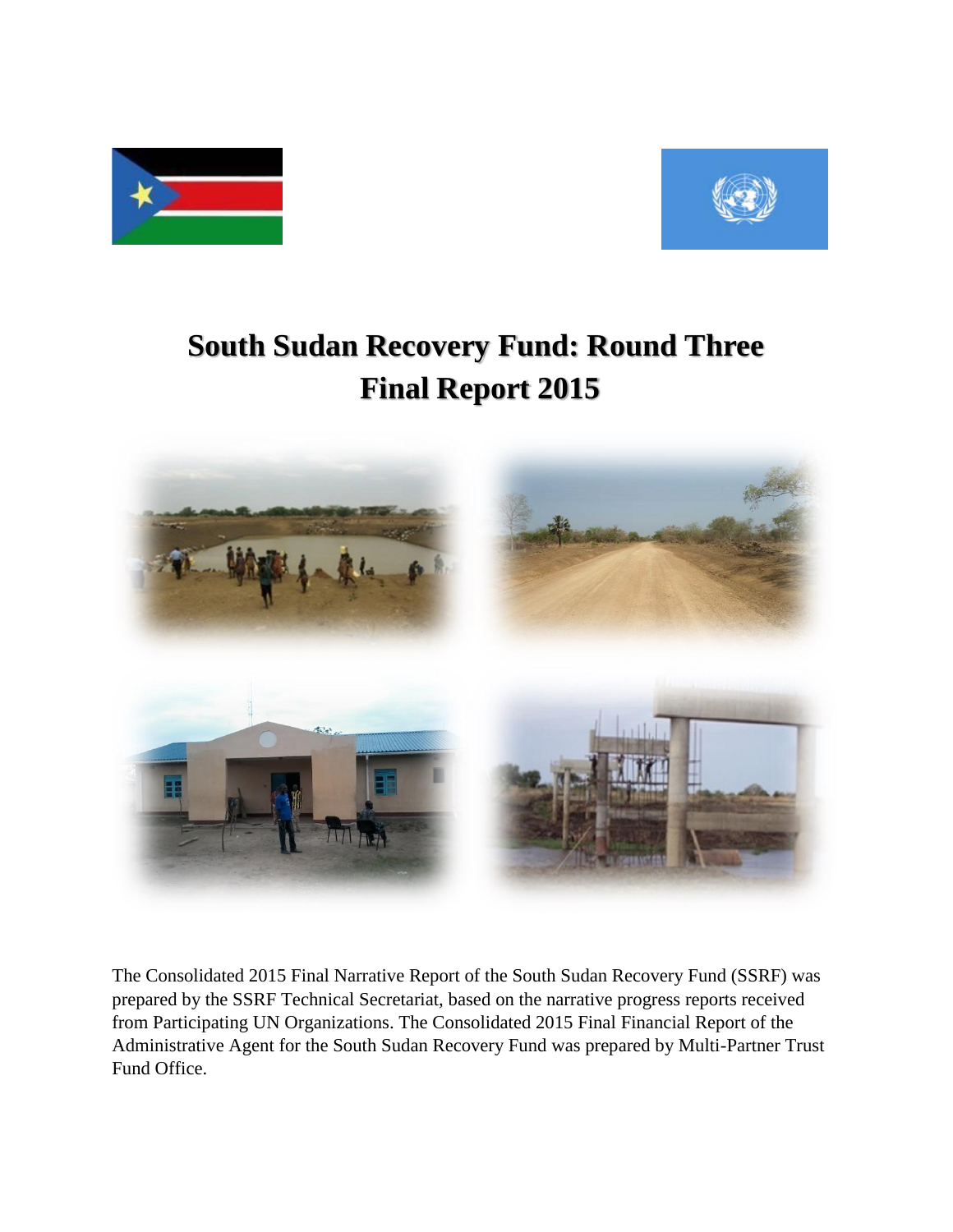#### **1. Background and Purpose**

The South Sudan Recovery Fund (SSRF), also referred to as the Sudan Recovery Fund prior to South Sudan's independence, is a UN Multi Donor Trust Fund that was established in 2008 to facilitate a transition from humanitarian to recovery assistance. The SSRF aimed to address the immense post-conflict recovery and reconstruction needs of South Sudan after the Comprehensive Peace Agreement in 2005 through delivery of catalytic, high impact projects for demonstrating peace dividends. Since its establishment, the SSRF has received financial support from four donors: Norway, Swedish International Development Cooperation (SIDA), The Netherlands and the United Kingdom's Department for International Development (DFID). Since its inception, three rounds of funding allocations under the SSRF were delivered in South Sudan. Rounds One and Two focused on livelihoods, and small grants mechanisms and support to SSRDF (South Sudan Reconstruction and Development Fund) respectively, and projects under these two rounds were operationally closed in 2012.

The SSRF Round Three UN Joint Stabilization Programmes was developed by UNDP in partnership with the United Nations Office for Project Services (UNOPS) and the World Food Programme (WFP), as well as NGO implementing partners, PACT and Wildlife Conservation Society (WCS). Implementation of projects began in 2011 and approximately USD 102 million was allocated to deliver the intended results under Round Three—*USD 23,449,683 under the Eastern Equatoria Stabilization Programme; USD 28,456,008 under the Jonglei Stabilization Programme; USD 31,277,662 under the Lakes State Stabilization Programme; and USD 19,645,840 under the Warrap Stabilization Programme.*

Round Three aimed to restore post-conflict socio-economic infrastructure, increase security and reduce the level of ethnic conflicts in four states of South Sudan: Eastern Equatoria, Jonglei, Lakes and Warrap, and contributed to UNDAF Outcome Four—*Violence is reduced and community security improved*. The following outputs were identified to achieve the intended results:

- i. Fully operational state managed radio communication infrastructure and system established in Jonglei State;
- ii. Security access roads constructed and rehabilitated (in Jobglei, Eastern Equatoria, Lakes and Warrap States);
- iii. Improved presence of state authorities in conflict-prone areas (Lakes, Eastern Equatoria and Warrap States);
- iv. Improved access to water sources (Lakes, Eastern Equatoria and Warrap States).

Initiatives for stabilizing conflict prone communities were identified and validated through county and state-level consultations and conflict mapping processes within each state's respective counties.

UNDP served as the '*Coordinating Agency*', providing oversight, coordination, monitoring and technical support on implementation of these programmes by participating UN organizations and NGO implementing partners.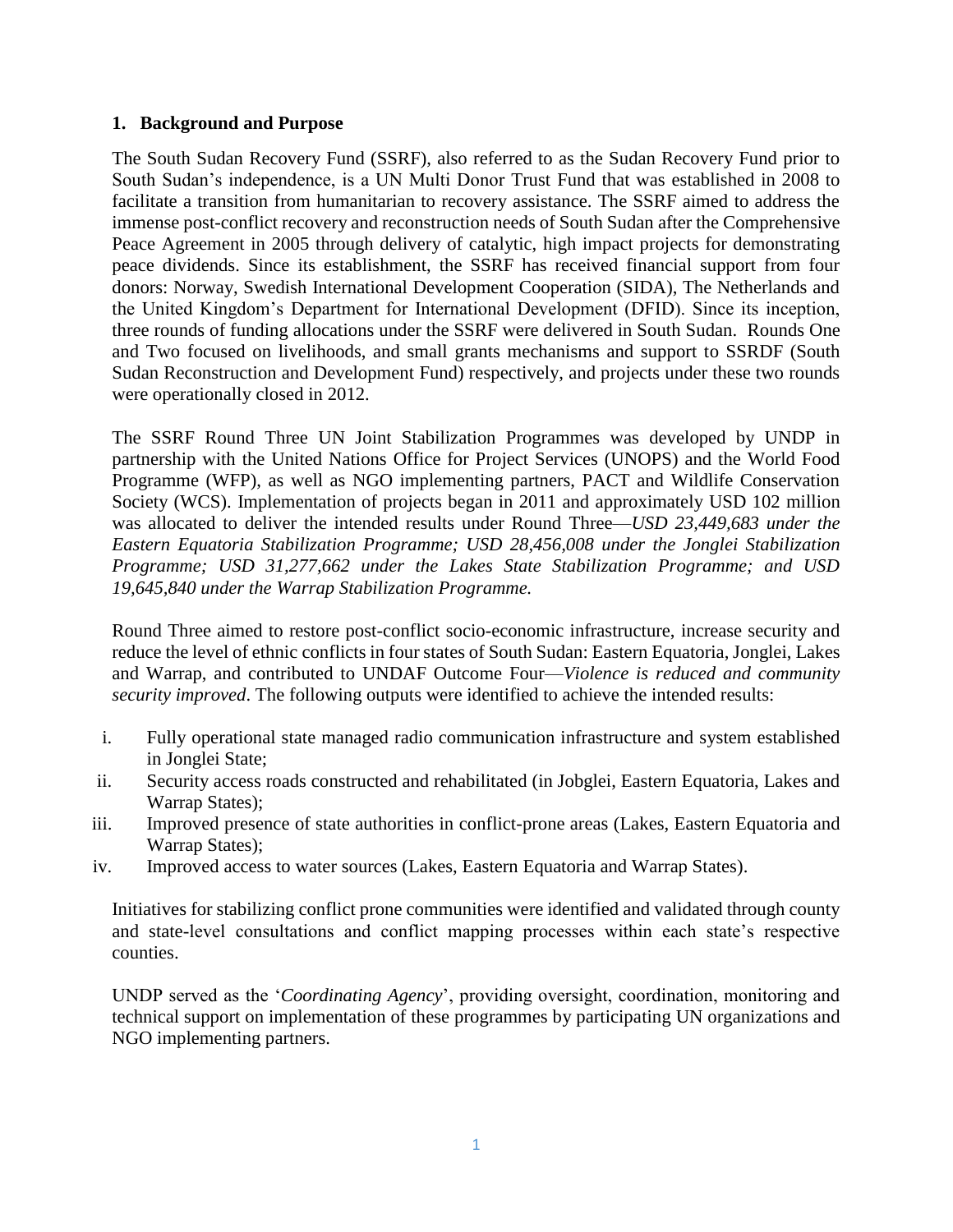# **2. Progress Overview**

During the period 2011 – 2013, the Eastern Equatoria, Jonglei, Lakes and Warrap States observed increased security and reduced level of ethnic conflicts. This is evident from the decreased number of reported conflict incidents in these States, recorded by the United Nations Office for the Coordination of Humanitarian Affairs (UNOCHA). Overall, the number of ethnic conflicts in 2013 had reduced to 172 (a 39 percent reduction) as compared to 280 ethnic conflicts reported in 2011. The number of deaths due to ethnic conflicts had reduced from 1,176 in 2011 to 462 in 2013 (a 74 percent reduction). Similarly, ethnic conflict related displacement had reduced from 242,218 to 27,353 (a 98 percent reduction) during the same period.

| <b>SSRF Round Three Indicators</b>                 | 2011    | 2012   | 2013   | $%$ change in 2013<br>compared to 2011 |
|----------------------------------------------------|---------|--------|--------|----------------------------------------|
| Number of ethnic conflict incidents                | 280     | 170    | 172    | 37%                                    |
| Number of deaths due to ethnic<br>conflicts        | 1,776   | 1,056  | 462    | 74%                                    |
| Number of displacements due to<br>ethnic conflicts | 242,218 | 93,691 | 27,353 | 89%                                    |

*Source: UNOCHA "Summary of conflict related indicators (2011 – 2013)"*

Specifically, the number of ethnic conflicts in Eastern Equatoria had reduced by 53 percent, in Jonglei by 41 percent, in Lakes by 37 percent and in Warrap by 17 percent.

# **2.1 Programme Implementation: Achievements and Challenges**

Although progress was made between 2011 and 2013, the violence that erupted in the capital city of Juba on 15 December 2013, led to widespread deterioration of the security situation in many parts of the country and affected implementation of SSRF activities, including substantial damage and loss to the projects. The Damage and Loss Assessment Report (August 2014) and the Monitoring Report on Jonglei Public Radio (December 2014) revealed a total damage and loss of USD 16,765,502. In March 2014, the SSRF donors conveyed their exit from the SSRF via a letter to the Steering committee. In January 2015, a decision was made to conduct a final outcome evaluation of the SSRF Round Three, and to close all projects by June 2015, followed by financial closure. Final End of Programme reporting to MPTF and the Steering Committee for operational closure was to be done by PUNOs during the second half of 2015 and latest by December 2015.

# **2.1.1 Eastern Equatoria Stabilization Programme**

In Eastern Equatoria, the following strategies were identified to address the needs of communities and a total of USD 23,449,683 was allocated to achieve the intended results:

- Generate employment and improve access to isolated and remote conflict-prone/affected communities, through labour-based and mechanized road construction;
- Support the State Government in extending its authority to remote, conflict-prone areas, through the construction of security and rule of law institutions (i.e county headquarters and prison);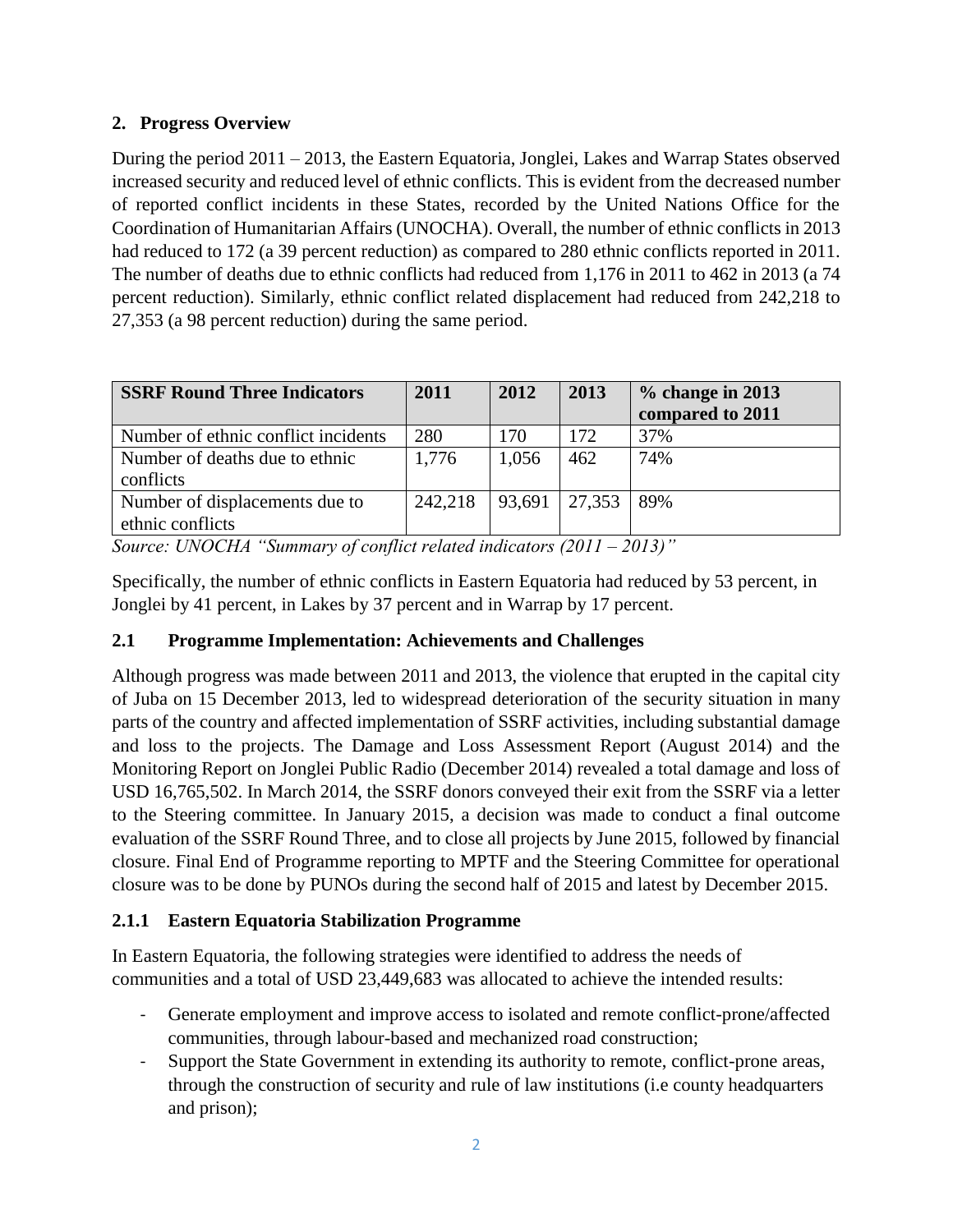- Construct water reservoirs to prevent competition and conflict over scare resources, particularly water and grazing land; and
- Capacity building of state ministries.

## **Achievements**

In addition to significant reduction observed in the number of ethnic conflicts—53 percent reduction—between 2011 and 2013, joint monitoring activities revealed a number of benefits that have resulted from this programme intervention.

Community-based business centres have flourished along the Lobira-Romula-Lotome-Kikalay-Lotukei-Kanangkok road (140 km). Increased access to health facilities and timely response to security incidences as a result of increased road accessibility, have led to reduced number of casualties. Construction of county headquarters in Imhejek, Kapoeta North, Kapoeta South and Magwi have improved extension of government authority to these remote conflict-prone areas and enabled county administrations to assess security situations on a regular basis and to take appropriate measures. The construction of a prison in Kapoeta North has improved the penitentiary services in the state. Furthermore, improved service delivery by local administrations such as in the increased number of trade license issued has also been revealed.

The provision of water points has improved communities' access to water, both for human and cattle consumption. The water access points cater to the needs of approximately  $267,081$  <sup>1</sup> people (134,289 males and 132,792 females) and 18,000 cattle. This has led to significant reduction in the frequency of inter-communal conflict over water sources as they no longer need to migrate long distance in search of water during the dry season. Risk of water-borne diseases has also reduced significantly.

With on-the-job trainings in road construction and machine operation, oversight and management capacities of government engineers have been enhanced, thereby enhancing the sustainability of roads. Establishment of water management committees and trainings on management and maintenance of water facilities have also improved the capacity of local communities to better manage and sustain water sources. An improved sense of ownership among government and beneficiary communities was observed through their active engagement in the water management committees and in the joint monitoring exercises.

 $\overline{\phantom{a}}$ 

<sup>1</sup> South Sudan Statistical Yearbook, 2011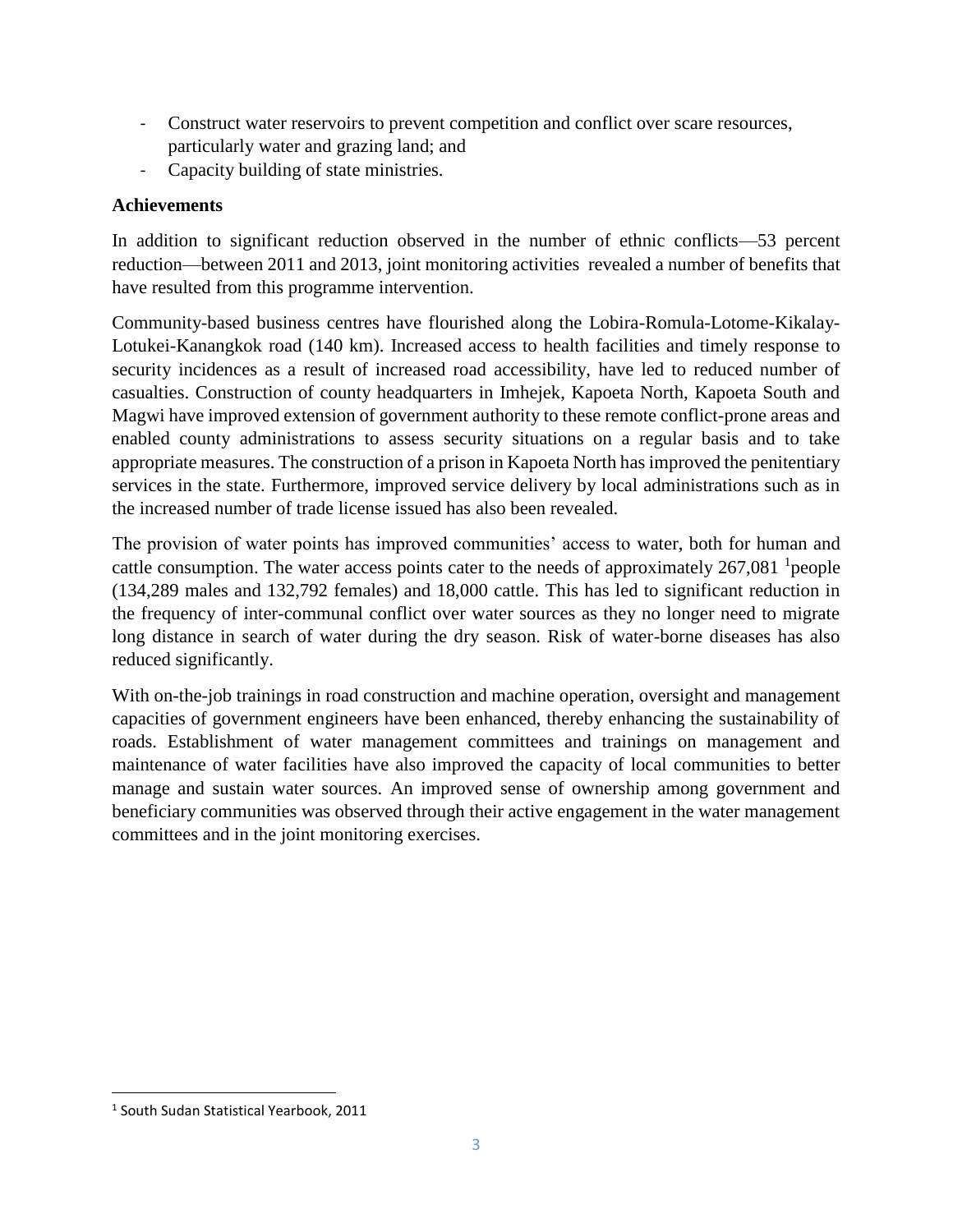#### **Indicator Based Performance Assessment: Eastern Equatoria State Stabilization Programme**

| <b>Result, Indicator, Baseline, and Target</b>                                                   | <b>Indicator</b><br><b>Achieved</b>                     | <b>Reasons</b><br>for Variance | <b>Source of Verification</b>      |
|--------------------------------------------------------------------------------------------------|---------------------------------------------------------|--------------------------------|------------------------------------|
|                                                                                                  | <b>Targets</b>                                          | with Planned Target (if        |                                    |
|                                                                                                  |                                                         | any)                           |                                    |
| <b>Outcome 1<sup>2</sup>:</b> Increased security and reduced level of ethnic conflict in Eastern | 57%<br>reduction in the                                 |                                | <b>UNOCHA</b>                      |
| Equatoria State                                                                                  | number of reported ethnic<br>conflict incidents in 2013 |                                |                                    |
| <b>Indicator1:</b> % reduction in the level of ethnic conflicts                                  | compared to 2011. <sup>3</sup>                          |                                |                                    |
| <b>Baseline:</b> 15 ethnic conflict incidents reported in 2011                                   |                                                         |                                |                                    |
| <b>Planned Target:</b> 50% reduction by 2016                                                     |                                                         |                                |                                    |
| <b>Output 1</b> Improve access to the remote and conflict prone areas through the                | 140km road assessed                                     |                                | <b>UNDP</b><br><b>UNOPS</b><br>and |
| rehabilitation and surfacing of Lobira-Chahari-Lotome-Kikilay-Lotukei-                           |                                                         |                                | monitoring and progress            |
| Kanangok road.                                                                                   |                                                         |                                | reports                            |
| <b>Indicator 1.1:</b> Kilometers of road assessed                                                |                                                         |                                |                                    |
| <b>Baseline:</b> Limited to no road access to conflict prone target communities.                 |                                                         |                                |                                    |
| <b>Planned Target: 140km</b>                                                                     |                                                         |                                |                                    |
|                                                                                                  | 140km road rehabilitated                                |                                | <b>UNDP</b><br><b>UNOPS</b><br>and |
| <b>Indicator 1.2</b> Kilometers of road rehabilitated and surfaced.                              |                                                         |                                | monitoring and progress<br>reports |
| <b>Baseline:</b> Limited to no road access to the conflict prone target communities.             |                                                         |                                |                                    |
| <b>Planned Target: 140km</b>                                                                     |                                                         |                                |                                    |

 $\overline{\phantom{a}}$ 

<sup>2</sup> Note: Outcomes, outputs, indicators and targets should be **as outlined in the Project Document** so that you report on your **actual achievements against planned targets**. Add rows as required for Outcome 2, 3 etc.

<sup>&</sup>lt;sup>3</sup> Data related to communal conflicts couldn't be collected in 2014 due to the political instability in the country.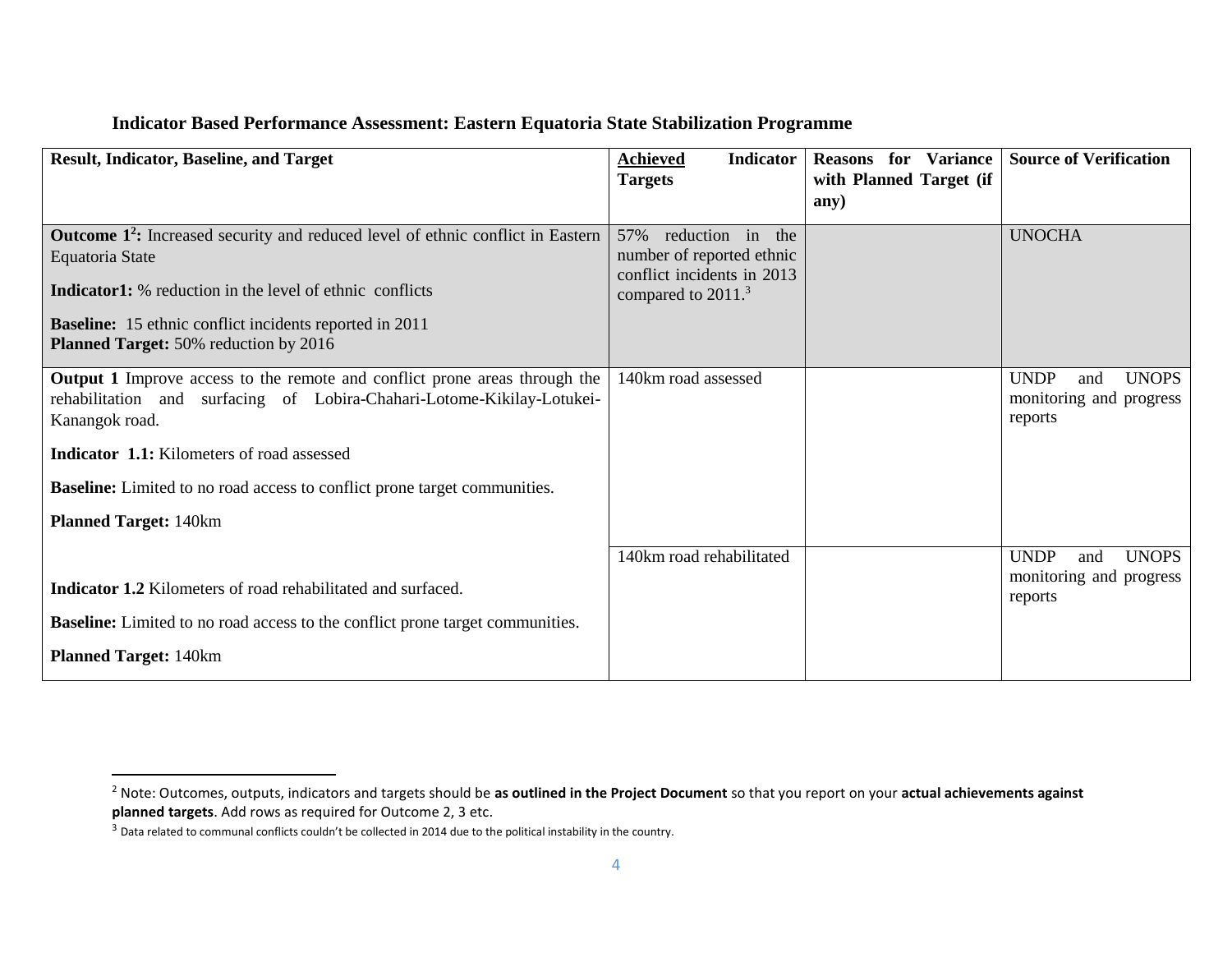| <b>Result, Indicator, Baseline, and Target</b>                                                             | <b>Achieved</b><br><b>Indicator</b>                    | <b>Variance</b><br>for<br><b>Reasons</b> | <b>Source of Verification</b>      |
|------------------------------------------------------------------------------------------------------------|--------------------------------------------------------|------------------------------------------|------------------------------------|
|                                                                                                            | <b>Targets</b>                                         | with Planned Target (if                  |                                    |
|                                                                                                            |                                                        | any)                                     |                                    |
| <b>Output 2:</b> Improved presence of government authorities in conflict prone areas                       | Four county headquarters                               |                                          | <b>UNDP</b><br><b>UNOPS</b><br>and |
| of EES                                                                                                     | and<br>prison<br>one                                   |                                          | monitoring and progress            |
| <b>Indicator 2.1:</b> Number of county headquarters and prisons constructed                                | constructed                                            |                                          | reports                            |
| <b>Baseline:</b> Poor and/or no security and rule of law infrastructures in conflict prone<br>target areas |                                                        |                                          |                                    |
| <b>Planned Target:</b> Four county headquarters and one prison constructed                                 |                                                        |                                          |                                    |
| Output 3: Improved access to water sources in conflict prone areas of EES                                  | eight<br>Four<br>haffirs,                              |                                          | <b>UNDP</b><br><b>PACT</b><br>and  |
| <b>Indicator 3.1:</b> Number of haffirs and boreholes constructed                                          | boreholes and one water<br>filtration unit constructed |                                          | monitoring and progress<br>reports |
| <b>Baseline:</b> No access to water sources in the target conflict prone areas                             |                                                        |                                          |                                    |
| Planned Target: Four haffir, eight boreholes and one water filtration unit<br>constructed                  |                                                        |                                          |                                    |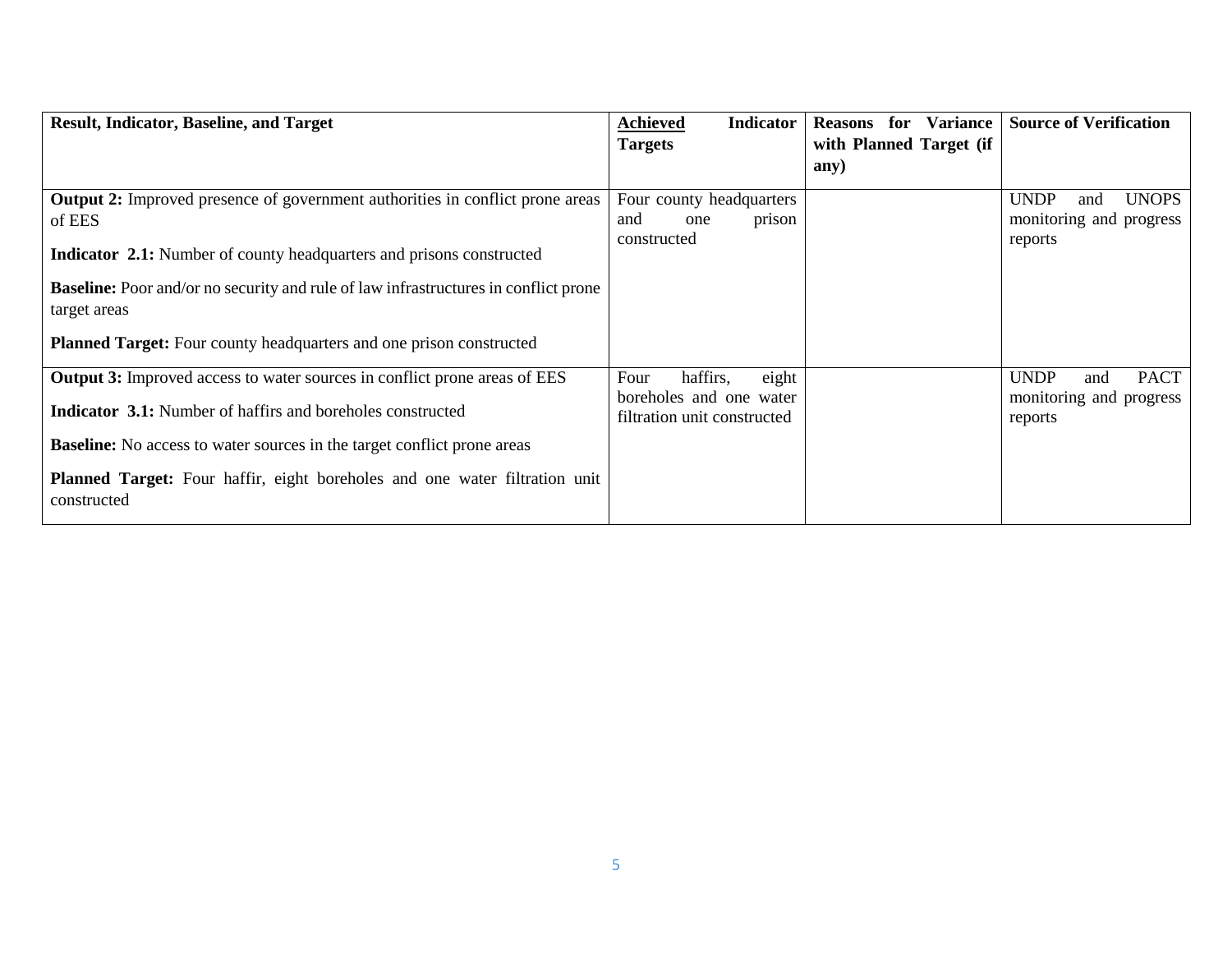#### **Challenges and mitigation measures taken**

Besides limited accessibility to project sites during rainy seasons, projects faced the following challenges:

- Delay in payment of compensation to community members by the State Government constrained the implementation of road rehabilitation project. Confirmation from the Governor was sought, following which county commissioners were involved in timely payment of compensation.
- Increased operational cost due to lack of fuel in Kapoeta during the second quarter of 2011 led to delay in project implementation. Fuel had to be transported from Juba and neighbouring countries.
- Shortage of fund for additional construction and installation of equipment and furniture at the county headquarters. A total of USD 1,100,000 was approved during the  $13<sup>th</sup>$  Steering Committee meeting in January 2012. There was also shortage of fund for the Romula-Lotome-Kikalay road that delayed project implementation. However, savings from other projects in the State were re-allocated to meet this funding gap, upon approval of the Steering Committee.
- There was delay caused in the construction of haffirs (water reservoirs) due to frequent change in the locations by local authorities. An agreement to construct haffirs in feasible places was reached upon the recommendation of PACT.
- Insecurity due to communal fighting, cattle raiding and armed attack on the contractors constrained access to the project sites, thereby delaying construction work. Upon request of the UN, the State Government provided patrols and armed escorts in the area. Furthermore, the violent conflict that broke out in December 2013 disrupted the completion of bridge over the Kidepo river and installation of culvert at Kiman, causing a budget deficit due to additional management and operational costs. The Steering Committee, in its 19<sup>th</sup> meeting, approved the use of balance funds under the Jonglei Stabilization Programme for construction of the Akobo-Pochalla road project—to cover the budget deficit.

#### **2.1.2 Jonglei Stabilization Programme**

In Jonglei, the following strategies were identified to meet the needs of communities and a total of USD 28,456,008 was allocated to achieve the intended results:

- Generate employment for and improve access to isolated and remote conflictprone/affected communities, through labour-based and mechanized approach to road construction;
- Establish Jonglei State Radio Station to strengthen state communication with the public on peace building and security issues; and
- Capacity building of state ministries.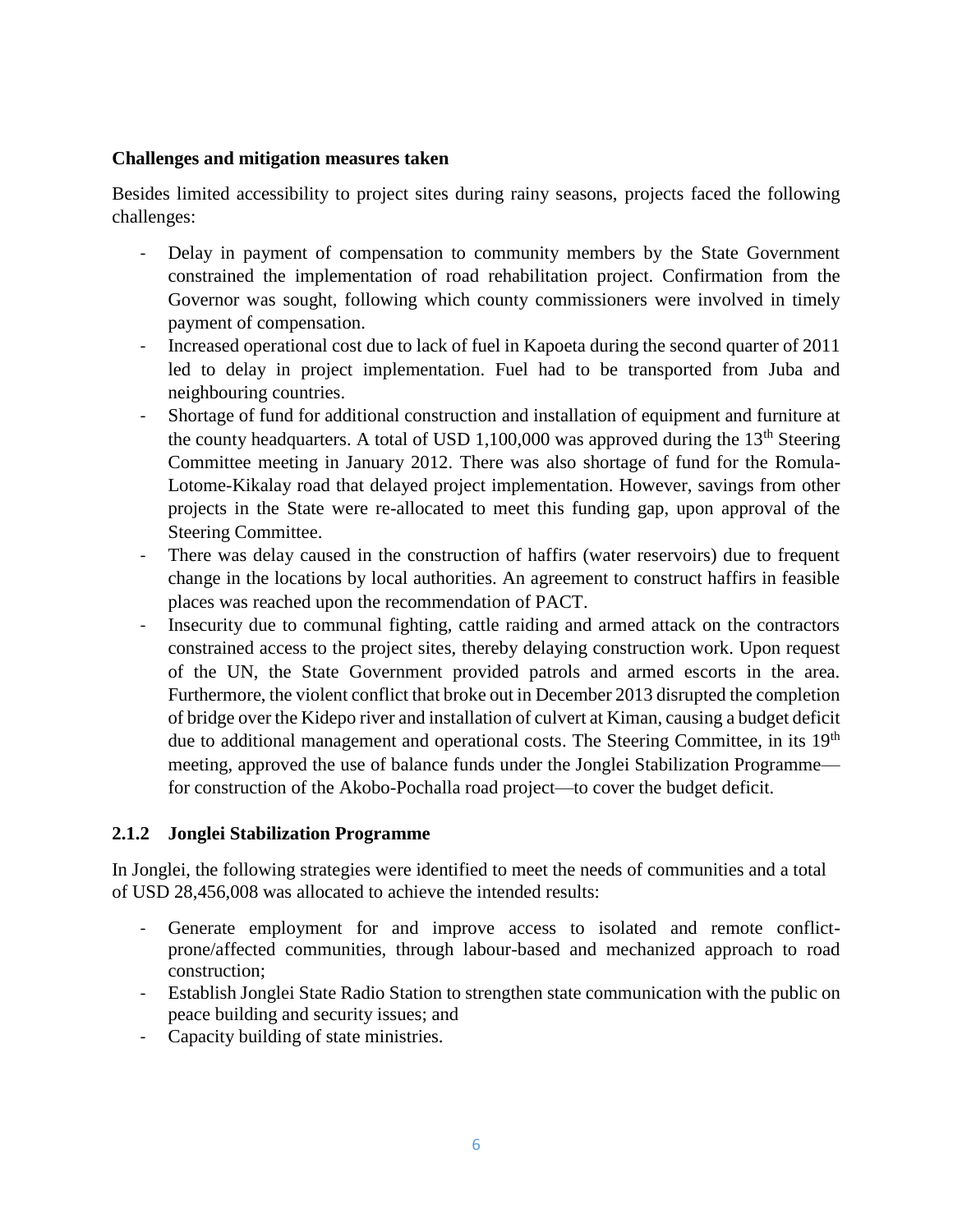#### **Achievements**

The Jonglei Public Radio Station started its first regular broadcast—of one hour—in May 2013 with daily news bulletin and programs focused on issues related to women, children, youth, health, education, agriculture, sports, etc. The radio station provided a platform for local communities to record their songs and produce jingles in all tribal languages/dialects of Jonglei. As a result of the training of 40 radio station's staff, they were able to carry out three hours of daily broadcast independently. More than 11 jingles were produced, along with news signatures in both English and Arabic. Further, reporters were able to broadcast live reports using their mobile phones when there were shooting incidents. The radio programs gained popularity among the people of Bor, as evidenced from the number of enquiries received by the station whenever it broke down due to technical glitches. Donors and other visitors also expressed satisfaction with the progress of the radio project.

Out of the 148km Akobo – Pochalla road that was planned to be constructed, 34km was constructed and open to traffic although only 15km was significantly completed. This stretch of road, although short, significantly contributed to linking the isolated communities to towns and markets, which in turn helped enhance access to employment opportunities and enabled NGOs and state authorities to maintain their presence in the remote and conflict-prone communities.

Despite admirable progress made, radio operations had to be shut down, road construction discontinued and subsequently the project was terminated, following the December 2013 violent conflict in the country.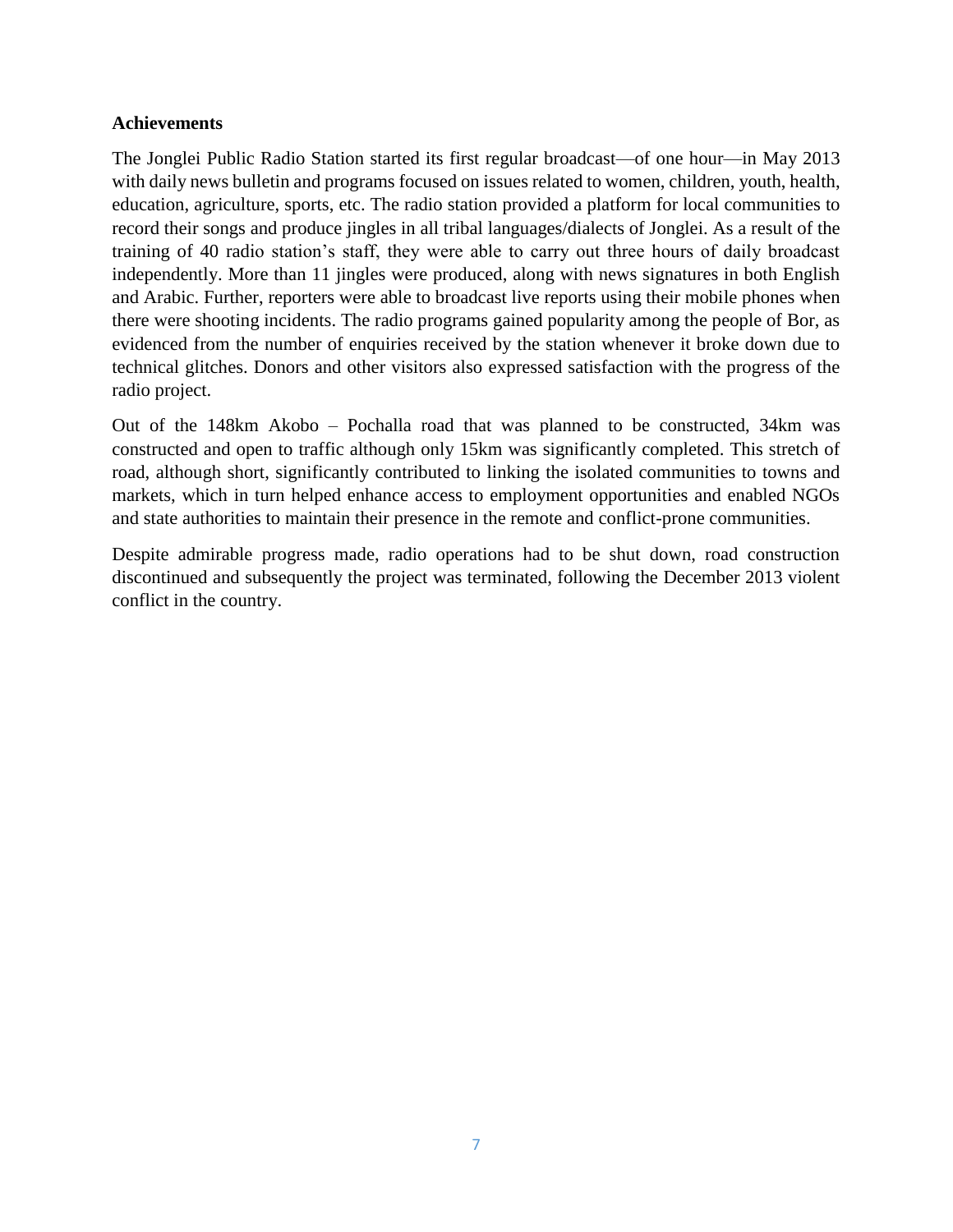# **Indicator Based Performance Assessment: Jonglei State Stabilization Programme**

l

|                                                                                                                                                                                                                                                                                                                                                                                                                                           | <b>Achieved Indicator Targets</b>                                                                                                                                                                                                                                       | <b>Reasons for Variance with Planned</b><br>Target (if any)                                                                                                                                                                                                                                                                                                                                           | <b>Source of Verification</b>                                                        |
|-------------------------------------------------------------------------------------------------------------------------------------------------------------------------------------------------------------------------------------------------------------------------------------------------------------------------------------------------------------------------------------------------------------------------------------------|-------------------------------------------------------------------------------------------------------------------------------------------------------------------------------------------------------------------------------------------------------------------------|-------------------------------------------------------------------------------------------------------------------------------------------------------------------------------------------------------------------------------------------------------------------------------------------------------------------------------------------------------------------------------------------------------|--------------------------------------------------------------------------------------|
| <b>Outcome 1<sup>4</sup>:</b> Increased security and reduced                                                                                                                                                                                                                                                                                                                                                                              | 41% reduction in reported ethnic<br>conflict in 2013 compared to 2011.                                                                                                                                                                                                  |                                                                                                                                                                                                                                                                                                                                                                                                       | <b>UNOCHA</b>                                                                        |
| level of ethnic conflict in Jonglei state<br><b>Indicator1:</b> % reduction in the level of ethnic<br>conflicts                                                                                                                                                                                                                                                                                                                           | However the conflict that started in<br>2013<br>December<br>has<br>again<br>destabilized the whole state.                                                                                                                                                               |                                                                                                                                                                                                                                                                                                                                                                                                       |                                                                                      |
| <b>Baseline:</b> 169 ethnic conflict incidents reported<br>in 2011.<br><b>Planned Target:</b> 50% reduction by 2016                                                                                                                                                                                                                                                                                                                       |                                                                                                                                                                                                                                                                         |                                                                                                                                                                                                                                                                                                                                                                                                       |                                                                                      |
| <b>Output 1</b> Fully operational, state-managed radio<br>communication infrastructure and system<br>established in Jonglei.<br><b>Indicators 1.1:</b> Number of residents/households<br>in counties, payams and bomas with increased<br>access to information through state-managed<br>radio station<br><b>Baseline 1.1</b> : 0<br><b>Target 1.1:</b> 100% access to broadcasts from<br>state-managed radio station across Jonglei State | The radio station was broadcasting<br>three hours per day covering 80km<br>radius in and around Bor County.<br>The radio station was broadcasting<br>three hours per day covering 80km<br>radius in and around Bor County.<br>Only one County out of 11 was<br>covered. | Challenges in accessing project sites due to<br>insecurity as well as poor road<br>infrastructure, heavy rains, delays in<br>supply of the materials and tendering<br>procedures contributed to the delay in the<br>of<br>installation<br>the<br>retransmission<br>equipment at 11 locations. The project is<br>terminated due to the current political<br>instability and insecurity in the country. | UNDP monitoring and progress<br>reports.<br>UNDP monitoring and progress<br>reports. |

<sup>4</sup> Note: Outcomes, outputs, indicators and targets should be **as outlined in the Project Document** so that you report on your **actual achievements against planned targets**. Add rows as required for Outcome 2, 3 etc.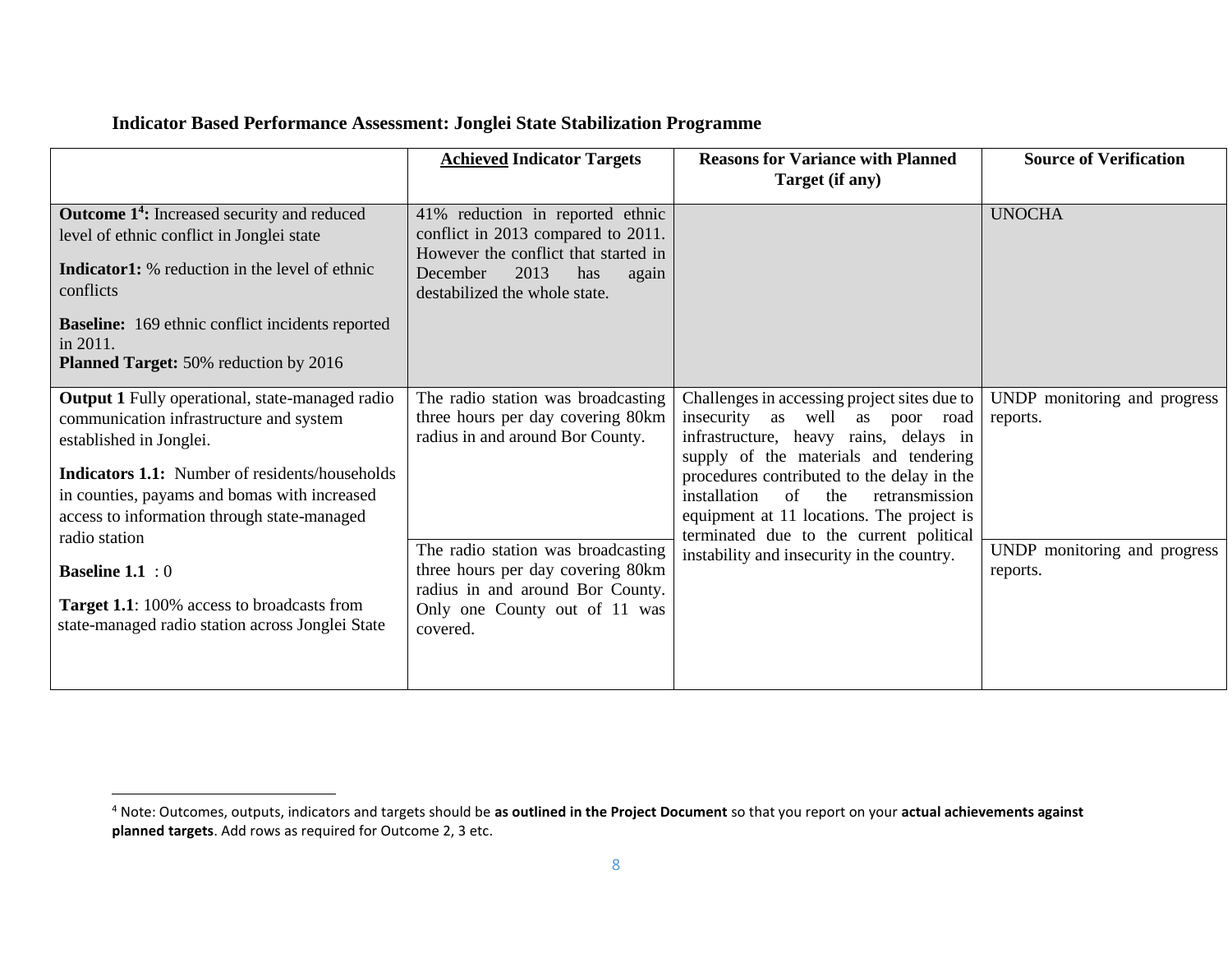| <b>Indicator 1.2:</b> Number of counties reached<br>through the radio broadcast.<br><b>Baseline 1.2:</b> $0$<br>Target 1.2: 11 counties<br><b>Indicator 1.3:</b> Number of radio station staff<br>received capacity building trainings on<br>broadcasting and maintenance of equipment.<br><b>Baseline1.3:0</b> | Over 40 local staff were trained on<br>journalism and radio broadcasting<br>including studio operation, hosting,<br>editing,<br>production,<br>program<br>broadcasting and maintenance. |                                                                                                                                                                                                               | Welle<br><b>UNDP</b><br>Deutsche<br>and<br>monitoring and progress reports. |
|-----------------------------------------------------------------------------------------------------------------------------------------------------------------------------------------------------------------------------------------------------------------------------------------------------------------|-----------------------------------------------------------------------------------------------------------------------------------------------------------------------------------------|---------------------------------------------------------------------------------------------------------------------------------------------------------------------------------------------------------------|-----------------------------------------------------------------------------|
| <b>Planned Target 1.3: 47</b>                                                                                                                                                                                                                                                                                   |                                                                                                                                                                                         |                                                                                                                                                                                                               |                                                                             |
| <b>Output 2:</b> Improve access to isolated and remote<br>conflict prone/affected communities through the<br>construction of Akobo - Pochalla road.<br>Indicator 2.1: Kilometer of road constructed.<br><b>Baseline:</b> No access road<br><b>Planned Target: 148km</b>                                         | 15km                                                                                                                                                                                    | The Akobo - Pochalla road project had<br>been terminated due to limited progress<br>achieved during the 2012-13 and 2013-14<br>dry seasons and recurring insecurity as<br>well as instability in the country. | UNDP and UNOPS monitoring<br>and progress reports.                          |
| <b>Output 3: Three Ranger Posts with ablution</b><br>blocks and boreholes constructed, equipped and<br>staffed along the Akobo - Pochalla road.<br><b>Indicator 3.1:</b> Number of ranger posts<br>constructed.                                                                                                 | $\boldsymbol{0}$                                                                                                                                                                        | The project has been suspended due to<br>limited progress achieved during the 2012-<br>13 and 2013-14 dry seasons and recurring<br>insecurity at project sites.                                               | UNDP and WCS monitoring and<br>progress reports.                            |
| <b>Baseline: 0</b><br><b>Planned Target: 3</b>                                                                                                                                                                                                                                                                  |                                                                                                                                                                                         |                                                                                                                                                                                                               |                                                                             |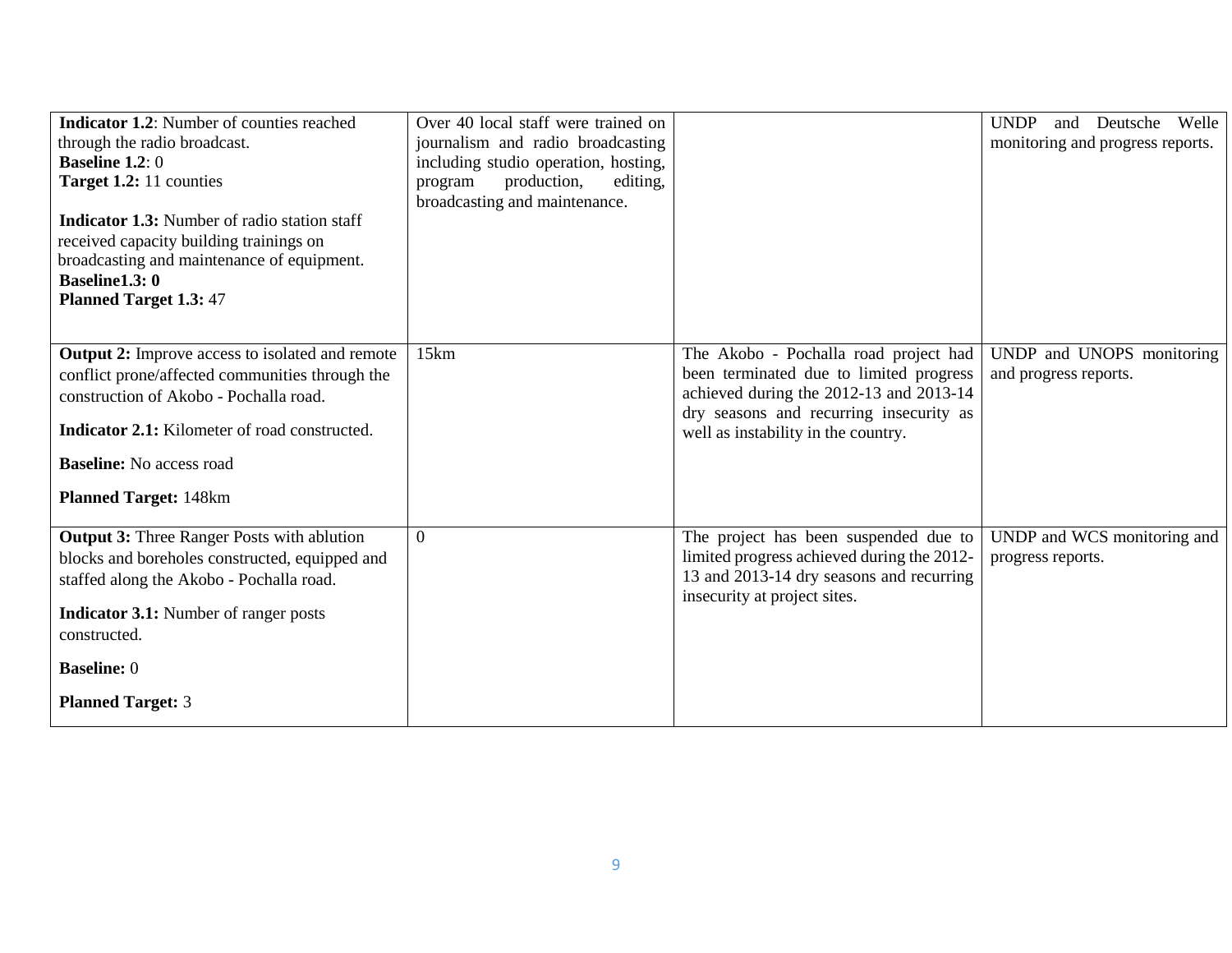#### **Challenges and mitigation measures taken**

Besides accessibility to project sites due to bad road conditions, security incidents and communal fighting/cattle raiding, the following were the main challenges faced and mitigation measures taken by the project team:

- The December 2013 conflict caused severe damage to the Jonglei Public Radio Station. UNDP conducted a detailed damage and loss assessment in March 2014, and found out that the main radio station building was damaged and the radio communication equipment were vandalized and stolen. The total damage was estimated at USD 1,770,350 with USD 1,681,203 on equipment and USD 89,147 on building.
- On 27 January 2015 the SSRF Technical Secretariat organized the 19<sup>th</sup> Steering Committee meeting and the SC decided to terminate the Jonglei Public Radio Station project due to the ongoing political instability and conflict in the country. The Steering Committee also requested the state government for release of the salvaged radio communication equipment. Subsequently, all the salvaged equipment was relocated to UNMISS compound in Bor for safe keeping. During the period August to October 2015 the salvaged radio equipment, worth approximately USD 1.4 million, was distributed to three NGOs, namely: Catholic Radio Network, Free Voice International and Internews based on the decision by the Steering Committee. The radio communication equipment (including batteries, transmitters, satellite up-linking and receiving systems, mixers, audio distribution amplifiers and antenna accessories) was distributed to the NGOs to support the peace and stability efforts in Wau, Yei, Bor, Magwi, Torit and Juba areas through peacebuilding, community security and other health and educational broadcasts. UNDP provided technical support and hands on training to the NGOs in installing and operating the equipment.
- Exposure to potential risk due to landmine/UXO contamination in an approach road from Boma to Pochalla road. The width of the road was increased and cleared of mines, including certification by UN Mine Action Services.
- Due to the presence of an ecological corridor that runs through the Akobo Pochalla road, an environmental impact assessment for realignment of the road, including budget that was not initially planned, had to be proposed and a new output added under this project. The SSRF Steering Committee approved the proposal during its  $13<sup>th</sup>$  Steering Committee meeting in January 2012.
- Low attendance in trainings organized for radio station staff. Measures such as provision of lunch and transportation to ease logistics constraints faced by participants were taken but the issue remained unresolved and trainings were suspended.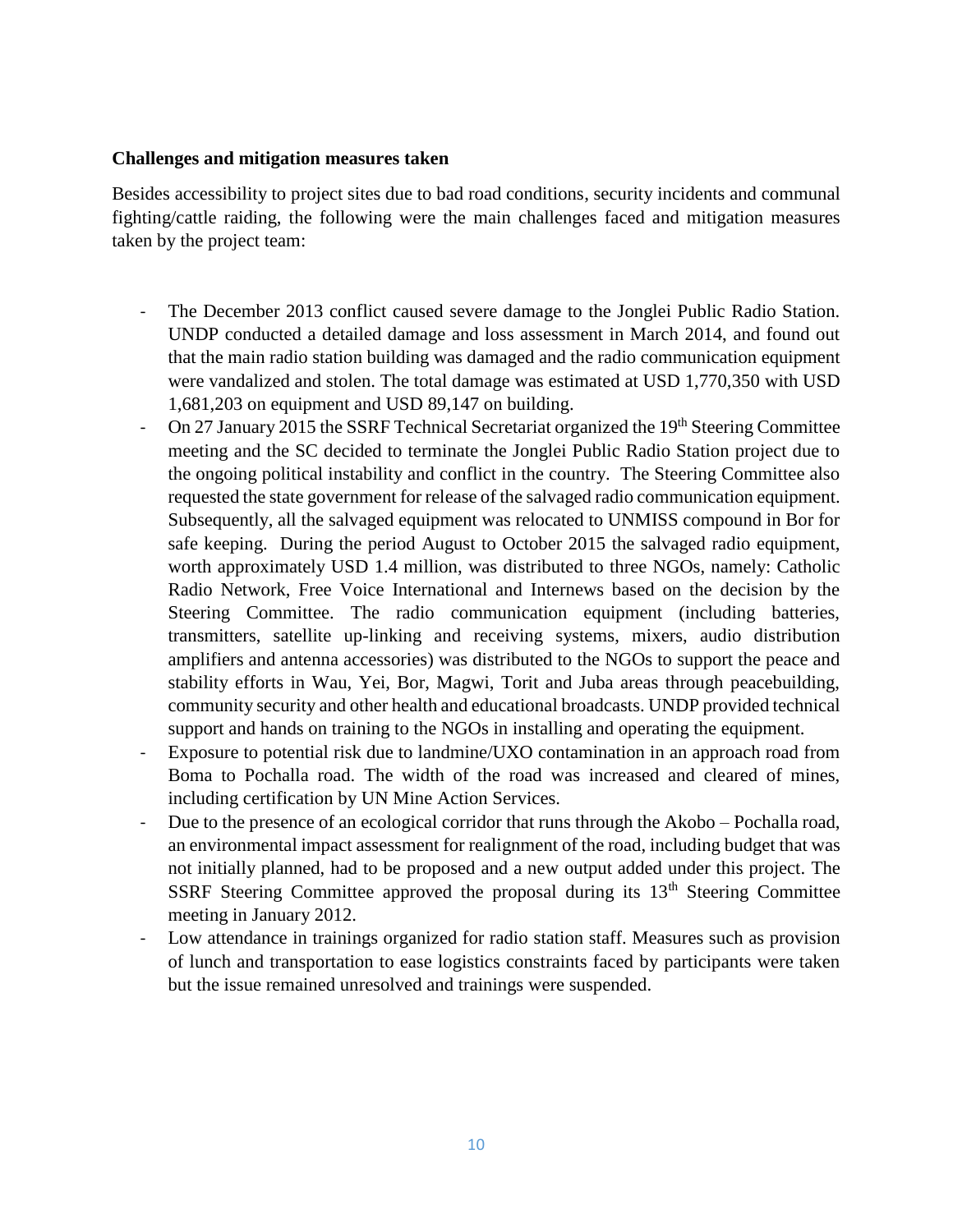#### **2.1.3 Lakes State Stabilization Programme**

In Lakes State, the following strategies were identified to meet the needs of communities and a total of USD 31,277,662 was allocated to achieve the intended results:

- Improving access through construction of roads, water points, and security and rule of law infrastructure to mitigate and/or prevent conflict amongst pastoralist communities;
- Generate employment for and improve access to isolated and remote conflictprone/affected communities, through labour-based and mechanized approach to road construction; and
- Capacity building of state ministries.

#### **Achievements**

The number of ethnic conflicts, as per UNOCHA monthly conflict incidents report, reduced by 37 percent between 2011 and 2013. Monitoring visits revealed increased communities' access to goods and services as a result of road accessibility. Of the 46km Aluak Luak – Akuok Cok road construction, 40.6 km had been substantially completed by December 2012. A total of 60.8km of the 118.8km Karich-Poloich-Amok Piny-Panyijar road was cleared but had to be discontinued due to the December 2013 violent conflict. Labour-based construction work provided employment opportunity to approximately 120 community members.

Monitoring visits also revealed that oversight and management capacities of state officials had been strengthened as a result of capacity building, including those of engineers, thereby enhancing the sustainability of programme outputs. Government staff were trained on machine operation, costing, budgeting, and construction and maintenance of roads.

Specifically, Rumbek central, North and Cueibet counties—known for inter-communal conflicts over natural resources—observed reduced level of conflicts as a result of improved access to water sources. The construction of four water reservoirs and 16 boreholes enabled access to clean drinking water and reduced the risk of water-borne diseases. The reservoirs (haffirs) also created an additional capacity to water approximately 373,000 heads of cattle during the dry season. Further, rule of law facilities improved procedural justice as well as the overall safety of communities.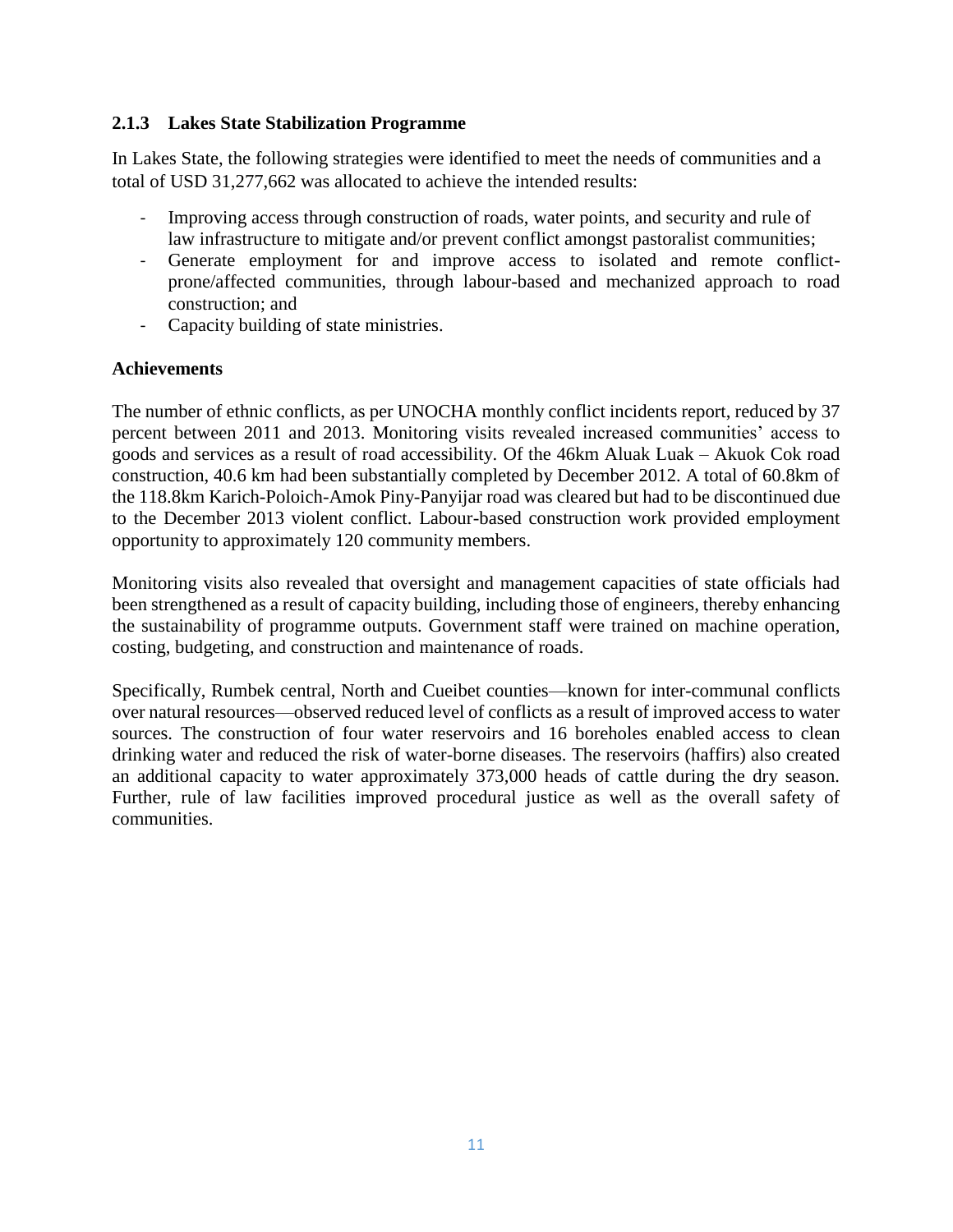#### **Indicator Based Performance Assessment: Lakes State Stablization Programme**

|                                                                                                                                                                                                                                                                                                                                         | <b>Achieved Indicator</b><br><b>Targets</b>                                                                      | <b>Reasons for Variance with Planned</b><br>Target (if any)                                                                                                                                                                                                                                         | <b>Source of</b><br><b>Verification</b>                                                           |
|-----------------------------------------------------------------------------------------------------------------------------------------------------------------------------------------------------------------------------------------------------------------------------------------------------------------------------------------|------------------------------------------------------------------------------------------------------------------|-----------------------------------------------------------------------------------------------------------------------------------------------------------------------------------------------------------------------------------------------------------------------------------------------------|---------------------------------------------------------------------------------------------------|
|                                                                                                                                                                                                                                                                                                                                         |                                                                                                                  |                                                                                                                                                                                                                                                                                                     |                                                                                                   |
| <b>Outcome 1<sup>5</sup>:</b> Increased security and reduced level of ethnic<br>conflict in Lakes state<br><b>Indicator1:</b> % reduction in the level of ethnic conflicts<br><b>Baseline:</b> 73 ethnic conflict incidents reported in 2011<br>Planned Target: 50% reduction by 2016                                                   | 37% reduction in the number<br>of reported ethnic conflict<br>incidents in 2013 compared<br>to 2011 <sup>6</sup> |                                                                                                                                                                                                                                                                                                     | <b>UNOCHA</b>                                                                                     |
| <b>Output 1</b> Improve access to the remote and conflict prone<br>areas through the construction of Karich-Poloich-Amok<br>Piny-Panyijar and the Aluakluak-AkuocCok roads.<br>Indicator 1.1: Kilometers of road constructed<br><b>Baseline:</b> Limited to no road access to conflict prone<br>communities.<br>Planned Target: 160.8km | 113km road constructed.                                                                                          | Due to depletion of funds, gravel works<br>of the Aluakluak-AkuocCok could<br>only be finished up to 40.5km point<br>(out of the planned 46km). Nearly<br>58km of the road section from Amok<br>Piny to Panyijar couldn't be completed<br>and the road project was terminated<br>due to insecurity. | <b>UNDP</b> and WFP<br>Monitoring and<br>progress reports;<br>programme board<br>meeting minutes. |
| <b>Output 2:</b> Improved presence of government authorities in<br>conflict prone areas of Lakes state<br><b>Indicator 2.1:</b> Number of police stations and county courts<br>constructed<br><b>Baseline:</b> Poor and/or no security and rule of law<br>infrastructures in conflict prone target areas                                | 2 county police stations, 5<br>payam police stations and 7<br>county courts constructed.                         |                                                                                                                                                                                                                                                                                                     | <b>UNDP</b> and WFP<br>Monitoring and<br>progress reports;<br>programme board<br>meeting minutes. |

 $\overline{\phantom{a}}$ 

<sup>5</sup> Note: Outcomes, outputs, indicators and targets should be **as outlined in the Project Document** so that you report on your **actual achievements against planned targets**. Add rows as required for Outcome 2, 3 etc.

<sup>6</sup> Data related to communal conflicts couldn't be collected in 2014 due to the political instability in the country.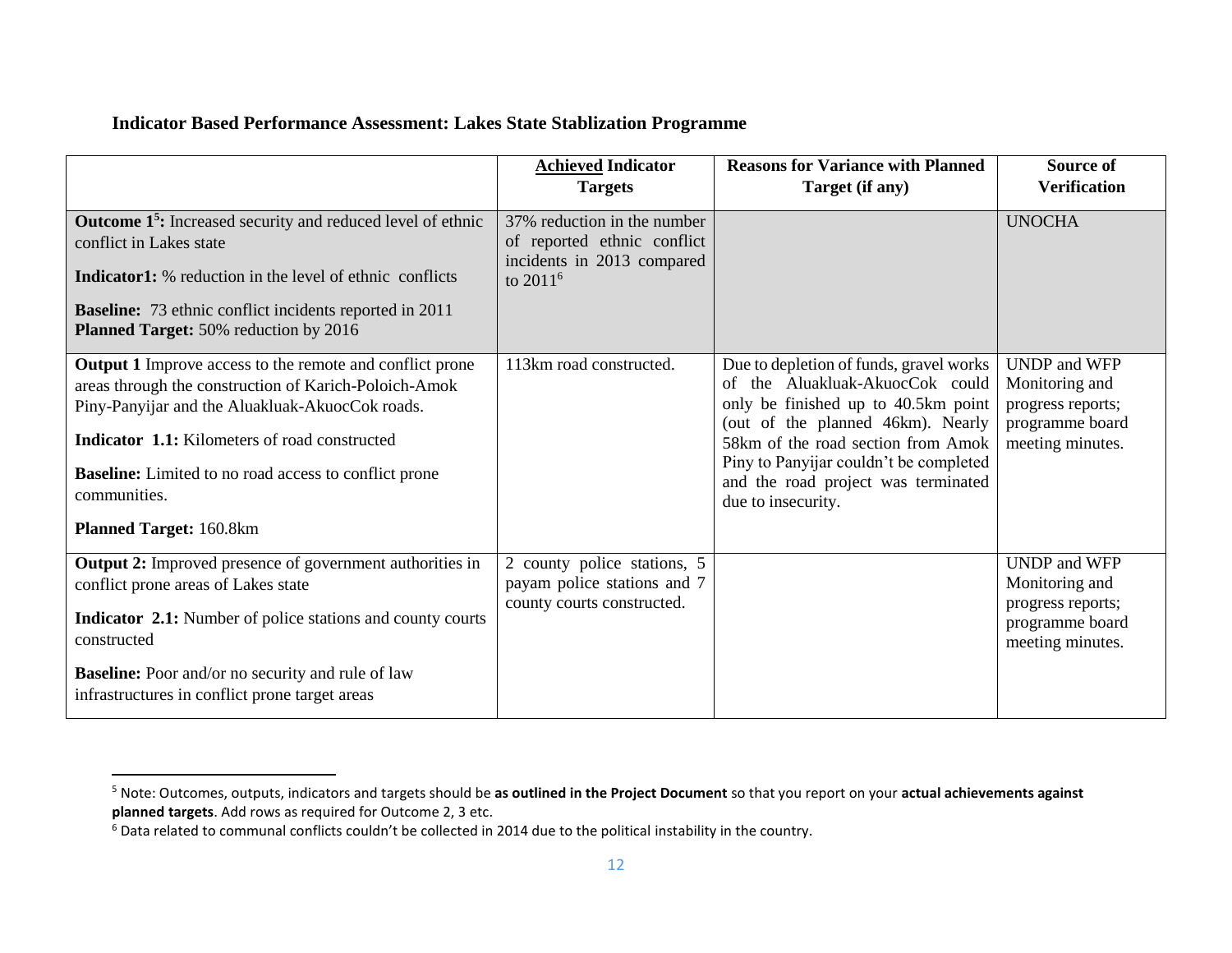| <b>Planned Target:</b> 7 Police stations and 7 county courts<br>constructed.                                                                          |                                                                          |                                                                                                   |
|-------------------------------------------------------------------------------------------------------------------------------------------------------|--------------------------------------------------------------------------|---------------------------------------------------------------------------------------------------|
| <b>Output 3:</b> Improved access to water sources in conflict<br>prone areas.<br><b>Indicator 3.1:</b> Number of haffirs and boreholes<br>constructed | Four haffirs and 16 boreholes<br>completed and in use by<br>communities. | <b>UNDP</b> and WFP<br>Monitoring and<br>progress reports;<br>programme board<br>meeting minutes. |
| <b>Baseline:</b> No access to water sources in the target conflict<br>prone areas<br>Planned Target: Four haffir, 16 boreholes constructed.           |                                                                          |                                                                                                   |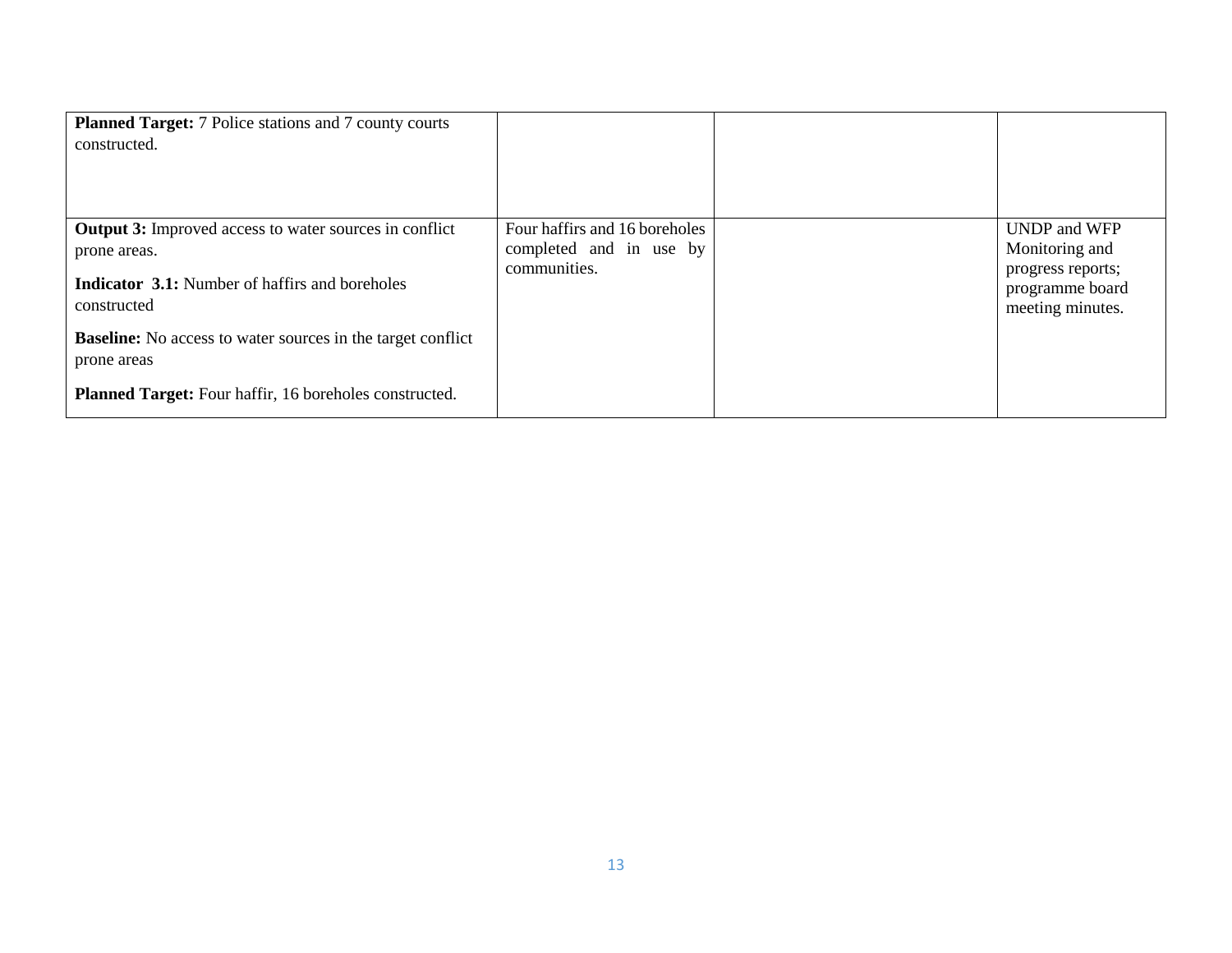#### **Challenges and mitigation measures taken**

Accessibility to project sites during rainy season and security threats due to frequent communal fighting remained a challenge for the project teams. Some of the main challenges faced and measures taken were:

- Shortage of fund to equip police stations. Additional funding for procurement and installation of equipment was approved by the SSRF Steering Committee.
- Weak capacity of state government to oversee and manage projects, including limited capacity of local contractors and consultants that constrained the quality of construction. Organized trainings for government staff and streamlined bid submission and tendering to expedite the process and enhance value for money.
- Due to shortage of fund, water management committees could not be established. This was ultimately suspended due to continuing political instability and conflicts in the country.

# **2.1.4 Warrap Stabilization Programme**

In Warrap, the following strategies were identified to meet the needs of communities and a total of USD 19,645,840 was allocated to achieve the intended results:

- Generate employment for and improving access to isolated and remote conflictprone/affected communities through a labour-based and mechanized approach to road construction;
- Supporting the state government in extending its authority to remote and conflict-prone areas through the construction of police posts;
- Constructing water reservoirs to prevent competition and conflict over scare resources, particularly water and grazing land; and
- Capacity of state ministries.

#### **Achievements**

Between 2011 and 2013, the number of ethnic conflicts reduced by 17 percent as per UNOCHA monthly conflict incidents report. With the completion of construction of the 82km Warrap – Mashraar road by June 2012, there was improved government's access to remote, under-served and conflict-prone communities. Communities also benefitted from improved access to rule of law, market, schools and health services. Monitoring visits revealed significant increase in the traffic flow on the road, which is evidence of the usage by communities and improved accessibility to services.

Inter-communal conflicts due to competition over water resources and the need to travel long distance in search of water during the dry season was reduced with the construction of two water reservoirs and four boreholes. The water reservoirs cater to approximately 12,000 heads of cattle. The establishment of six water management committees and training of community members in operation and maintenance of water points were effective in ensuring sustainability of water facilities.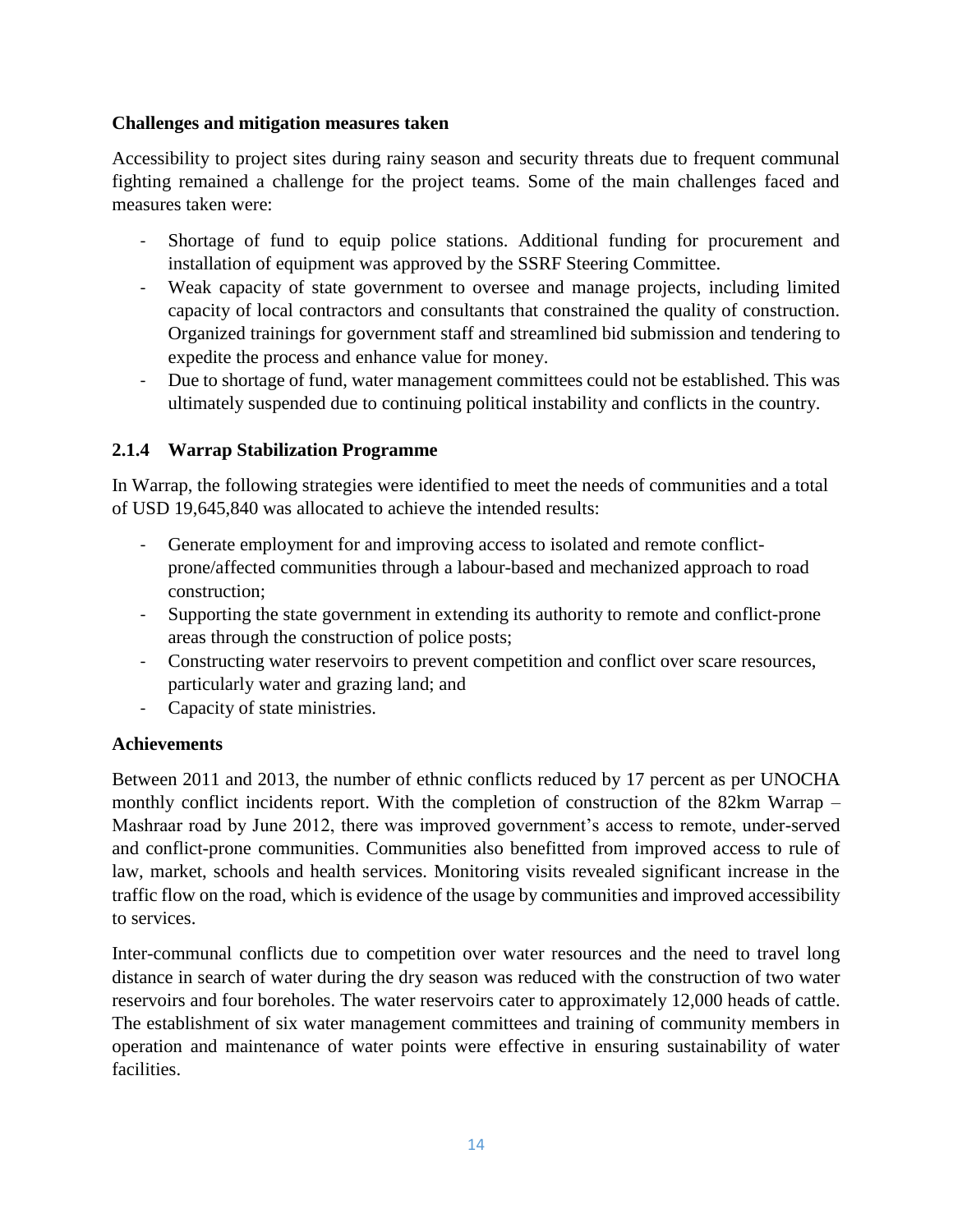Furthermore, construction of four county police stations (in Tonj East, Tonj North, Tonj South, and Twic and Gogrial East) and installation of equipment—radio communication, furniture and solar power—in strengthening rule of law have contributed to improved security and reduced level of ethnic conflicts in these remote conflict-prone areas. Improved sense of ownership by the government and local communities was observed as was evidenced from the functional water management committees, proper use of infrastructure, and engagement in local capacity building and joint monitoring exercises.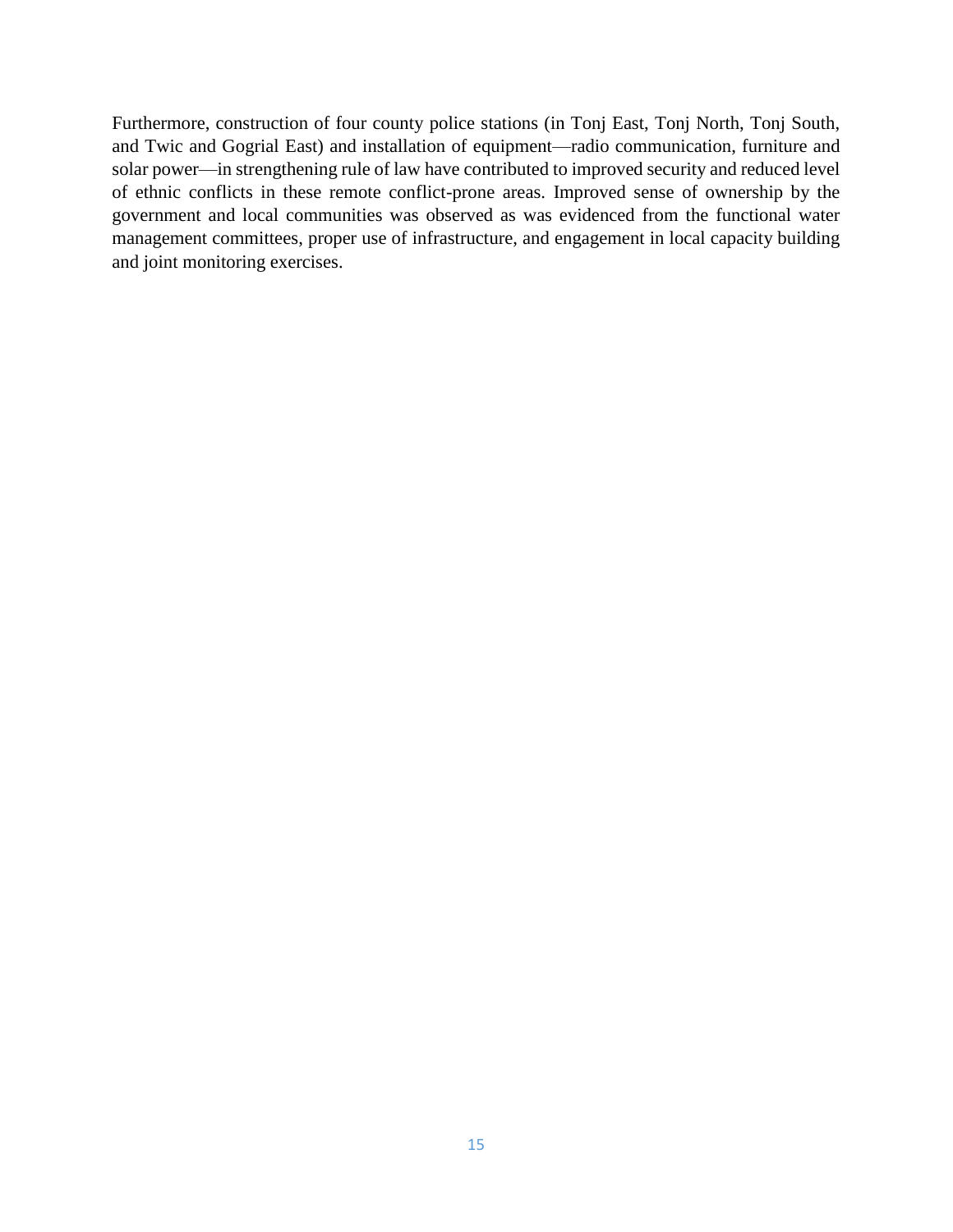#### **Indicator Based Performance Assessment: Warrap State Stablization Programme**

 $\overline{a}$ 

|                                                                                                                                                                                                                                                                                                                                                                                                     | <b>Achieved Indicator Targets</b>                                                                                                                       | <b>Reasons for Variance with</b><br><b>Planned Target (if any)</b>                   | <b>Source of Verification</b>                                                                  |
|-----------------------------------------------------------------------------------------------------------------------------------------------------------------------------------------------------------------------------------------------------------------------------------------------------------------------------------------------------------------------------------------------------|---------------------------------------------------------------------------------------------------------------------------------------------------------|--------------------------------------------------------------------------------------|------------------------------------------------------------------------------------------------|
| <b>Outcome 1<sup>7</sup>:</b> Increased security and reduced level of ethnic<br>conflict in Warrap state<br><b>Indicator1:</b> % reduction in the level of ethnic conflicts<br><b>Baseline:</b> 23 ethnic conflict incidents reported in 2011<br>Planned Target: 30% by 2016                                                                                                                        | 17% reduction in the number of<br>reported ethnic conflict incidents in<br>2013 compared to $20118$ .                                                   |                                                                                      | <b>UNOCHA</b>                                                                                  |
| <b>Output 1</b> Improve access to the remote and conflict prone<br>areas through the construction of Warrap-Akop-Pakur-<br>Mashraar road and assessment of the Ticok-Adiang-<br>Mayenjur and Makuac-Apabuong roads.<br><b>Indicator 1.1:</b> Kilometers of road constructed<br><b>Baseline:</b> Limited to no road access to conflict prone<br>communities<br>Planned Target: 70km road constructed | 82km of the Warrap-Mashraar<br>$\bullet$<br>road constructed.<br>Titcok-Mayenjur, Makuac-<br>$\bullet$<br>Apaboung and Turalei-Aneet<br>roads assessed. | Additional 12km was<br>constructed from savings to<br>allow access to Mashraar port. | UNDP and UNOPS Monitoring<br>and progress reports; state level<br>board review meeting minutes |
| <b>Output 2:</b> Improved presence of security and rule of law<br>infrastructures in conflict prone areas of Warrap state<br>Indicator 2.1: Number of police stations constructed<br><b>Baseline:</b> Poor and/or no security and rule of law<br>infrastructures in conflict prone target areas                                                                                                     | Four Police stations constructed and<br>equipped.                                                                                                       |                                                                                      | UNDP and UNOPS Monitoring<br>and progress reports; state level<br>board review meeting minutes |

<sup>7</sup> Note: Outcomes, outputs, indicators and targets should be **as outlined in the Project Document** so that you report on your **actual achievements against planned targets**. Add rows as required for Outcome 2, 3 etc.

<sup>&</sup>lt;sup>8</sup> Data on inter-communal conflict couldn't be collected in 2014 due to political instability and insecurity since the violent conflict which erupted in mid-December 2013.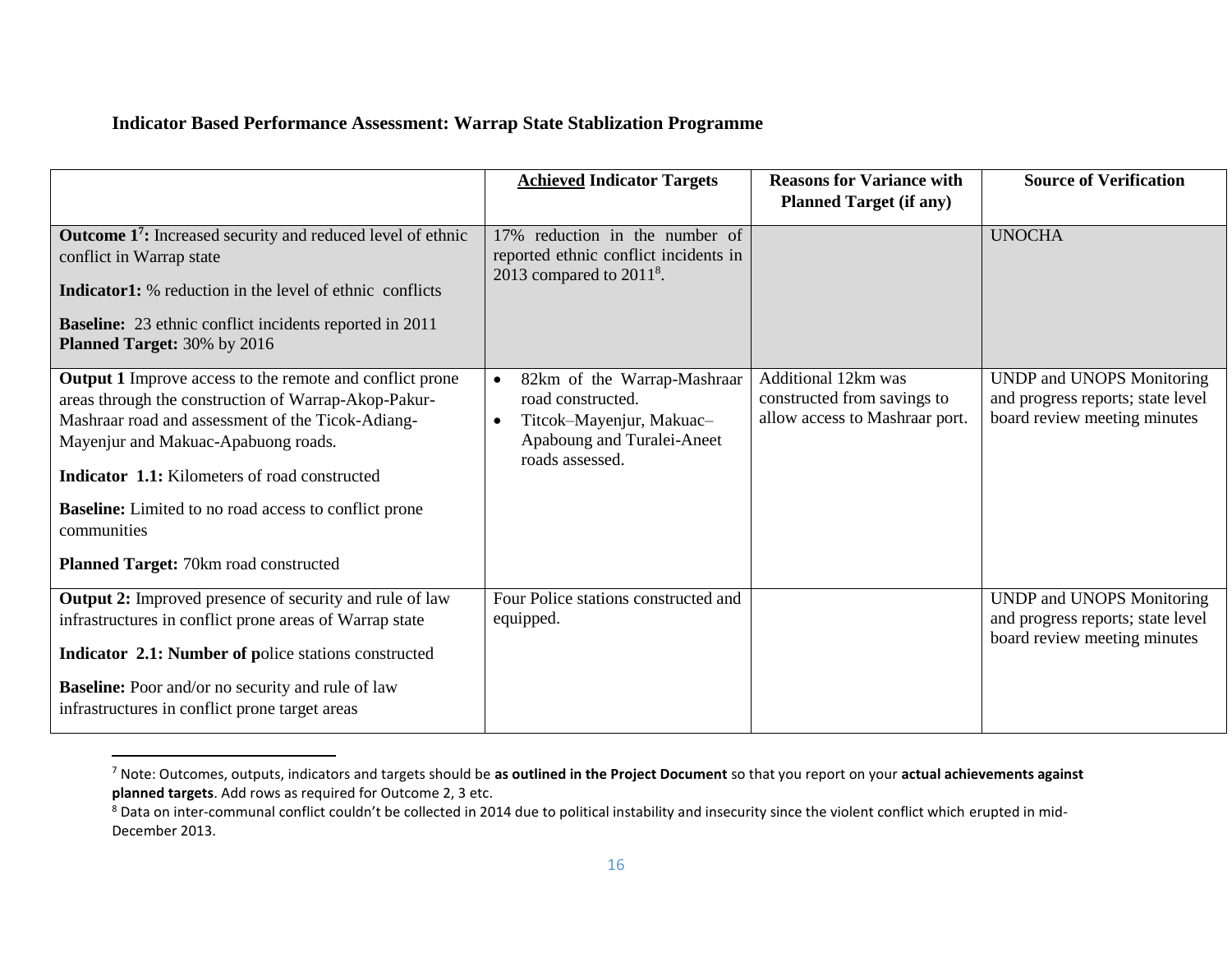| <b>Planned Target:</b> Four police stations                                                                                                                                                                                                                                                                    |                                                                                                                                                                                               |                                                                                                |
|----------------------------------------------------------------------------------------------------------------------------------------------------------------------------------------------------------------------------------------------------------------------------------------------------------------|-----------------------------------------------------------------------------------------------------------------------------------------------------------------------------------------------|------------------------------------------------------------------------------------------------|
| <b>Output 3:</b> Improved access to water sources in conflict<br>prone areas of WSP<br><b>Indicator 3.1:</b> Number of haffirs and boreholes constructed<br><b>Baseline:</b> No access to water sources in the target conflict<br>prone areas<br><b>Planned Target:</b> Two haffir, four boreholes constructed | Four boreholes and two haffirs are<br>constructed and in use by the<br>community. Six Water Management<br>Committees are established and 56<br>community members (35 males and<br>21 females) | UNDP and PACT Monitoring<br>and progress reports; state level<br>board review meeting minutes. |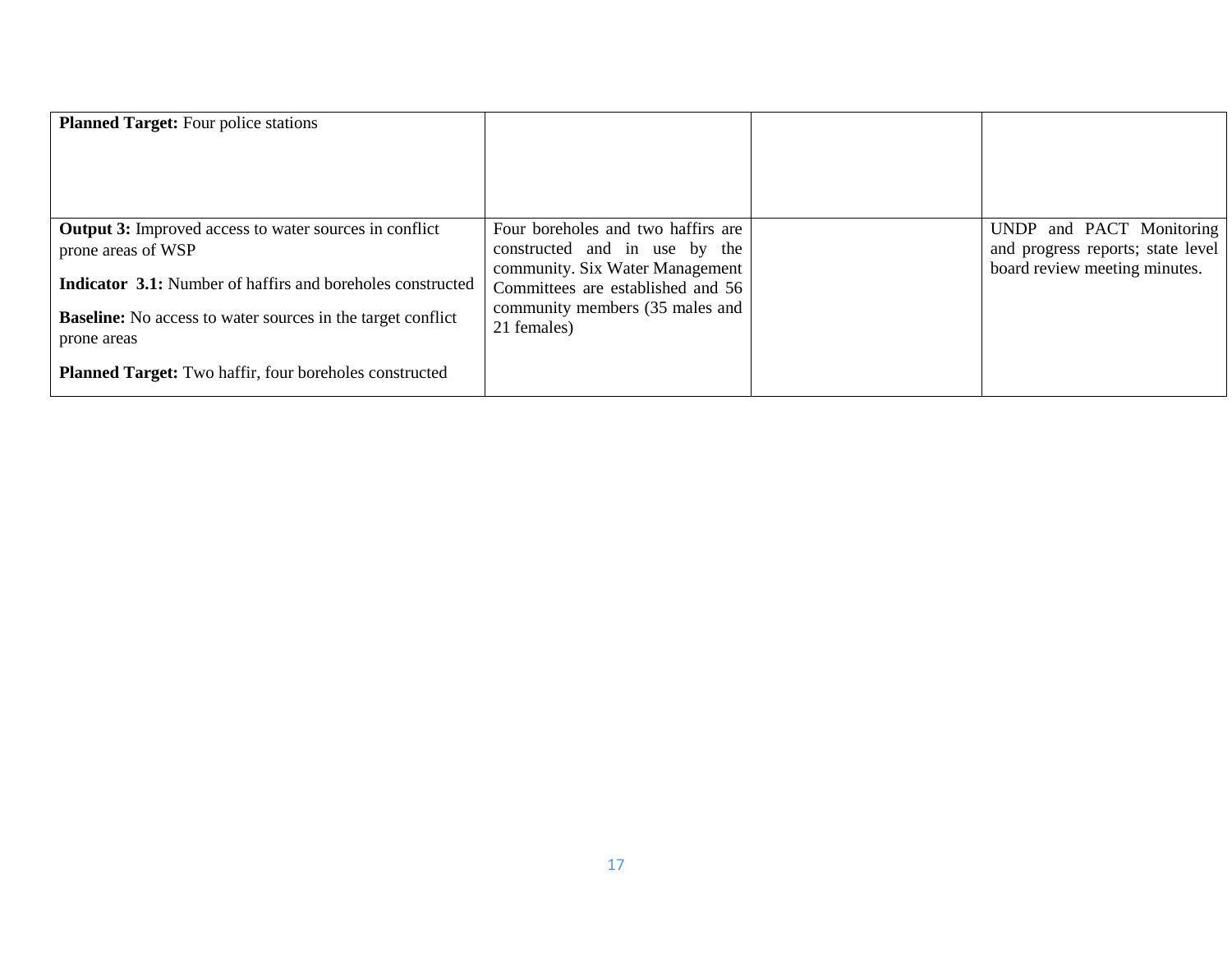#### **Challenges and mitigation measures**

Similar to the other three Joint UN Stabilization programmes, this programme also faced challenges such as: insecurity due to communal fighting and cattle raiding; inaccessibility to project sites during rainy season; and shortage of fuel that severely hampered project implementation. The following were the challenges faced and measures taken:

- Delays caused as the cost of supplying equipment—generators, furniture and radio communication—were not included in the concept note and therefore, not planned and budgeted. The SSRF Steering Committee approval was sought and funds allocated accordingly for purchase of these equipment.
- Release of new guideline on water reservoir (haffir) construction by the Government led to changes in the original design, which led to additional cost in fulfilling the new technical specifications.

#### **3. Monitoring and Evaluation**

#### **3.1.1 Lessons Learned Exercise**

In 2012, the SSRF Steering Committee commissioned a lessons learned review that focused on the developmental and operational effectiveness of Fund interventions with a special focus on Round Three, as well as the effectiveness of the Fund Secretariat. A Lessons Learned Exercise (LLE) for the SSRF was mandated in the SSRF Terms of Reference.

A central finding from the LLE under development effectiveness was that the SSRF has proven to be an important channel for international cooperation with South Sudan, given its unique focus on recovery, established structure, and knowledge and experience with conflict and recovery dynamics held within the SSRF. It further stressed that these were essential assets in the situation facing South Sudan, and that they should be preserved. On the operational side, the LLE recommended that a standard operations manual be put in place at the Secretariat to harmonize UNDG rules and regulations in managing Multi-Partner Trust Funds (MPTFs) and UN joint programmes with country-level strategic priorities and assistance frameworks.

Another essential finding under operational effectiveness showed that the value for money provided by the United Nations implementation system, the SSRF in particular (Lead/Coordinating Agency and PUNOs) appeared consistent with market conditions in South Sudan.

The LLE informed that the stabilization model used in Round Three has proven effective, and can be used as the basis for future support efforts, for stabilization and potentially the delivery of material recovery goods. It asserted that there is an important role for CSOs, NGOs and INGOs in the delivery of material-oriented recovery programmes. However, based on realities on the ground, their contribution should be sequenced until after the initial stabilization of public security, and integrated into the overall State-led recovery strategy. Planning must take into full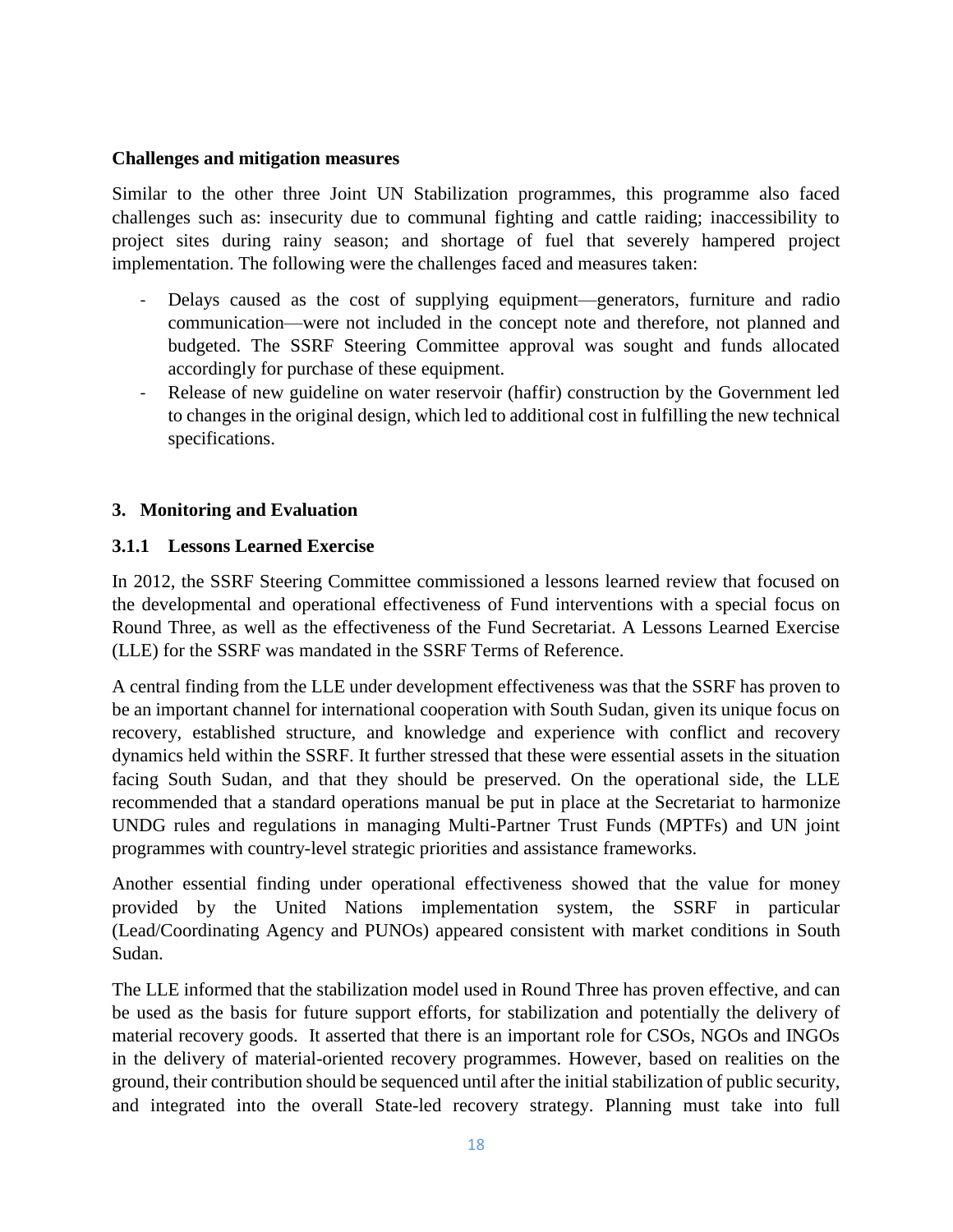consideration the ability of national counterparts, State and civil society, to receive and sustain outputs.

# **3.1.2 Evaluation**

The final outcome evaluation for SSRF Round Three was conducted between May – July 2015, following the Steering Committee's approval in January 2015. The independent evaluation confirms many of the findings of the Lessons Learned Review and shows that there has been an overall reduction in violence in three out of four states where the programme was implemented - Lakes State being the exception, which only achieved partial results. Two of the State Stabilization Programmes (Warrap and estern Equatoria States) impressively achieved all outputs, while Lakes State achieved most outputs with some projects showing partial results. Jonglei State Stabilization Programme was terminated due to attacks, losses and damages associated with the military conflict following the December 2013 crisis.

The conclusions indicate that Round Three was effective as measured by state and community level achieved outputs of roads, water structures and public administration buildings. The security roads for example completed in Lakes, Warrap and Eastern Equatoria States are in use and have improved circulation of security forces to quell inter-ethnic conflict and in particular cattle raiding. Under the Jonglei State stabilization outputs though, the radio and road, did not achieve the intended results due to attacks, damage and looting of the radio station following the December 2013 crisis. The road in Jonglei State was only partially completed by December 2013, due to continuous security problems.

The evaluation also emphasizes that there was lack of sufficient capacity building especially for components such as water projects, public administration buildings and roads to sustain them beyond the project cycle. An important lesson drawn from this was that there is a need to build 'social responsibility' at community level, and support it with sufficient knowhow to repair through operational maintenance as well as the knowledge of raising fiscal resources for maintaining the same, using a strategic approach that ensures ownership at both community and local government levels with inbuilt conflict resolution mechanisms especially for water resources.

# **3.2.1 Programme level monitoring and evaluation**

Joint monitoring visits and state-level reviews through programme boards were carried out across all four Joint UN Stabilization programmes—during the entire programme implementation. Joint monitoring missions with primary stakeholders were also carried out to monitor outcomes and assess sustainability of programmes, including strengthening partnership.

Key monitoring activities included:

- Consultations and/or interviews with state authorities, PUNOs, implementing partners, contractors and key target community representatives;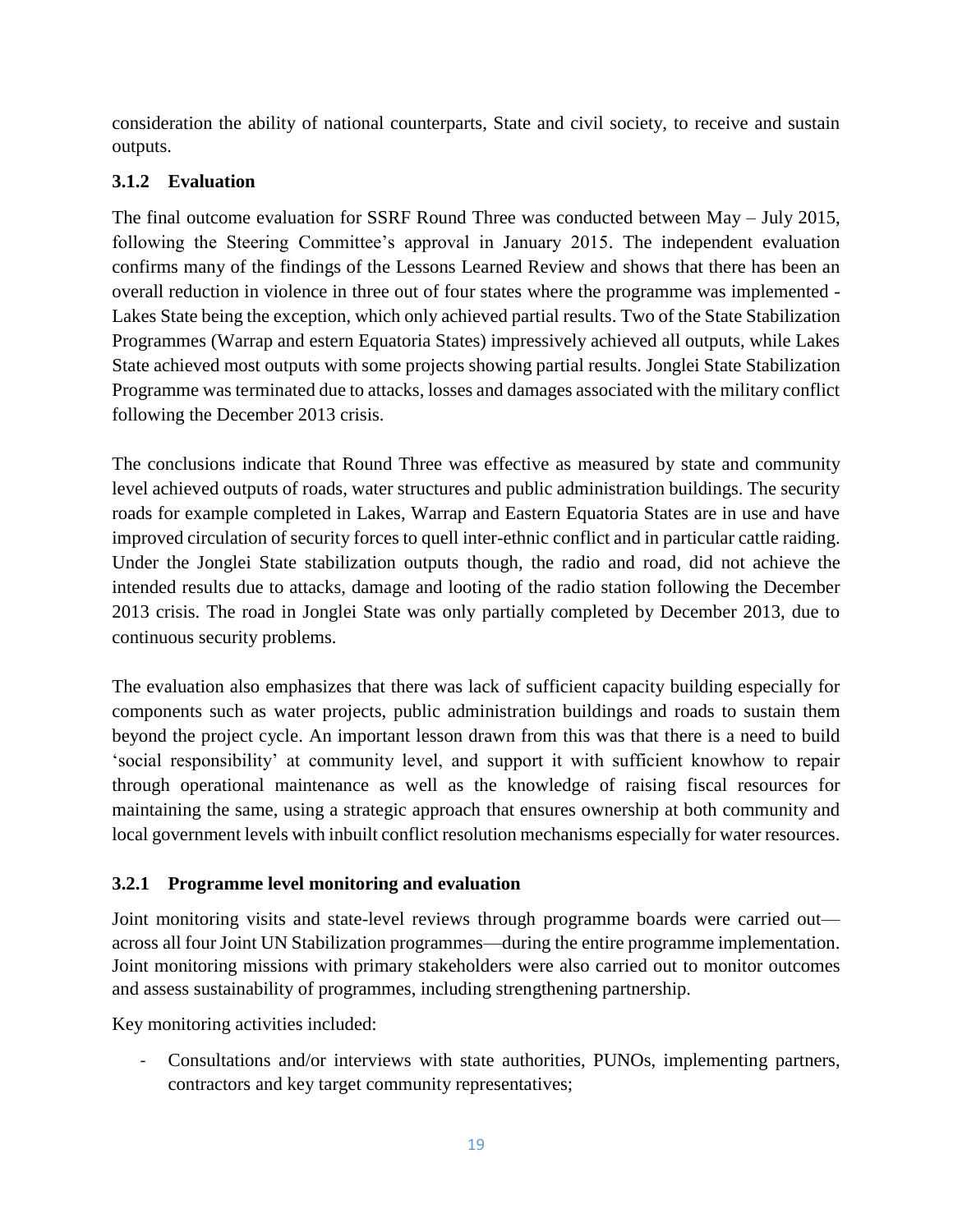- Field missions, review of financial expenditures of PUNOs and implementing partners, spot-checks and inventory of assets and services at project sites;
- Regular financial and programme progress as well as monitoring reports; and
- Regular board meetings to assess progress, implementation challenges/risks and identifying measures to resolve them.

# **4. Closing of the SSRF and the Way forward**

Following the decision by the donors in March 2014 to close the SSRF, the donors provided extensions until September 2014 for UNOPS to finalize the bridge on the road they were constructing in Eastern Equatoria as well to complete their liability clause for the same. UNDP was given an extension to December 2014 in order to distribute salvaged radio equipment to NGOs (detailed in challenges and mitigation measures taken on page 11 above), and as mentioned earlier the extension to June 2015 was for the fund level evaluation of Round Three and for operational closure for the PUNOs. Finally UNDP's coordination role was extended to December 2015.

As a last operational step, the fixed assets of the UNDP projects will be disposed of according to the attached list. The two other participating agencies - UNOPS and WFP - have similarly disposed of their fixed assets in accordance with their own policies and procedures. An effort is made by all three agencies to maintain fixed assets as much as possible aligned with SSRF Round Three objectives, and under arrangements that will allow them to support and build upon the results achieved by the SSRF, and to be deployed for similar use under future financing arrangements.

Looking forward, the evaluation of SSRF Round Three has suggested key points that can be used to organize programmes in support of the recovery and reconstruction process in South Sudan under the new peace agreement, signed in August 2015. The report points out that many SSRF results present opportunities for continued support and capacity building to stabilize areas affected by conflict, restore government functions and improve livelihoods. The report summarizes lessons learnt and constraints in supporting recovery and stabilization activities, and highlights issues related to capacity building, governance and accountability that the new Special Recovery Fund (SRF) under the August peace agreement can learn from.